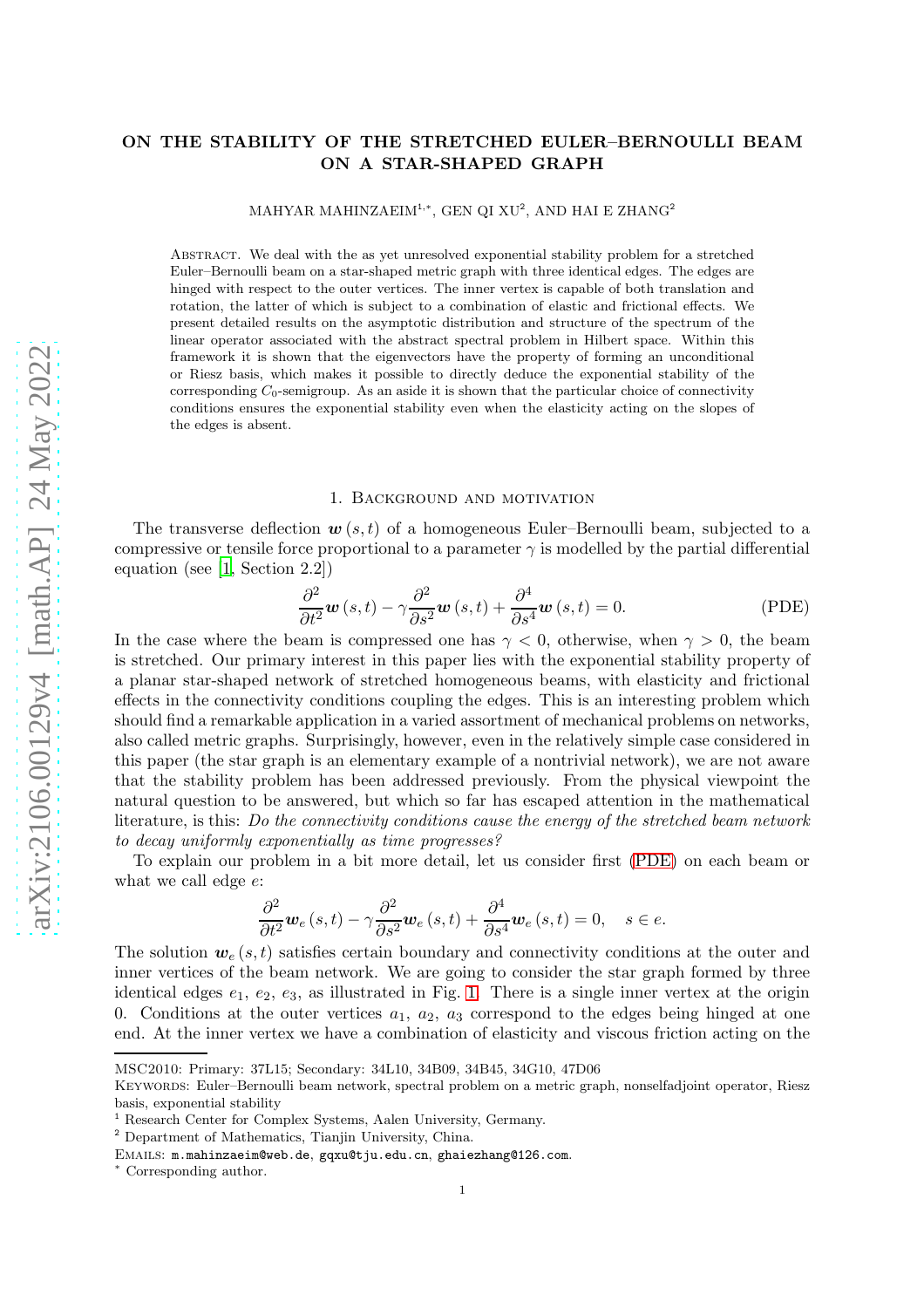<span id="page-1-0"></span>

FIG. 1. A star graph with three identical edges.

slopes of the edges. It turns out that the question of exponential stability essentially concerns (not so surprisingly) the viscous friction condition at the inner vertex but (surprisingly) not the elasticity condition, as long as the edges are stretched; more on this later.

The problem with the system considered, and in fact with all systems described by partial differential equations, is that it is not clear whether the spectrum of the corresponding spectral problem does determine in general the *exponential* stability of the corresponding strongly continuous semigroup (in short  $C_0$ -semigroup). We must prove that the *unbounded* system operator generating the  $C_0$ -semigroup is a "discrete spectral operator" (employing some old terminology of Dunford and Schwartz  $[5, Chapters XVIII]$  to  $XX$ ) – that is, the system operator has a discrete spectrum and its root vectors (eigen- and associated vectors) form a Riesz basis for the underlying Hilbert space – to reduce the study of exponential stability to spectral properties of the system operator (see the papers [\[16](#page-24-0), [17](#page-24-1)] of Miloslavskii or the survey [\[9](#page-23-2)] for explanation). This is the main undertaking of the paper and it is hoped that the methods developed for this and the results obtained will serve as a guide for general star graphs of beams.

Our results are naturally obtained in the context of the simplest operator functions (linear and monic) of the form

# $\mathcal{P}(\lambda) = \lambda I - T$ ,

wherein  $\lambda$  is the spectral parameter and T is an unbounded, not necessarily skewadjoint, closed linear operator acting in a Hilbert space. Such a formulation will allow us to prove in a unified framework many important results on the properties of the eigenvalues and the eigenvectors of T under the given boundary and connectivity conditions. (We would like to point out that for the single beam case, similar results of the spectral properties of a quadratic operator function have been obtained in [\[18\]](#page-24-2) in the spatially variable compression/tension case.) The mathematical question directly related to the question in the first paragraph then arises: *Does* the spectrum of T determine the decay rate of the  $C_0$ -semigroup? Of course, in general, the answer to this question will be "yes" if T is bounded – which is not the case here! – and hence is the infinitesimal generator of a uniformly continuous semigroup (see [\[23\]](#page-24-3)).

The paper is organised as follows. In Section [2](#page-2-0) we lay out some preliminary material for use in the paper, pose the initial/boundary-value problem, and formulate the (first-order) abstract initial-value problem associated with it. The techniques of our proofs throughout are functional-analytic in spirit, so function spaces and operators basic to the formulation are defined in the section. We will use some terminology common in the literature of differential equations on networks or on metric graphs, and we recommend the reader consult [\[21](#page-24-4)] for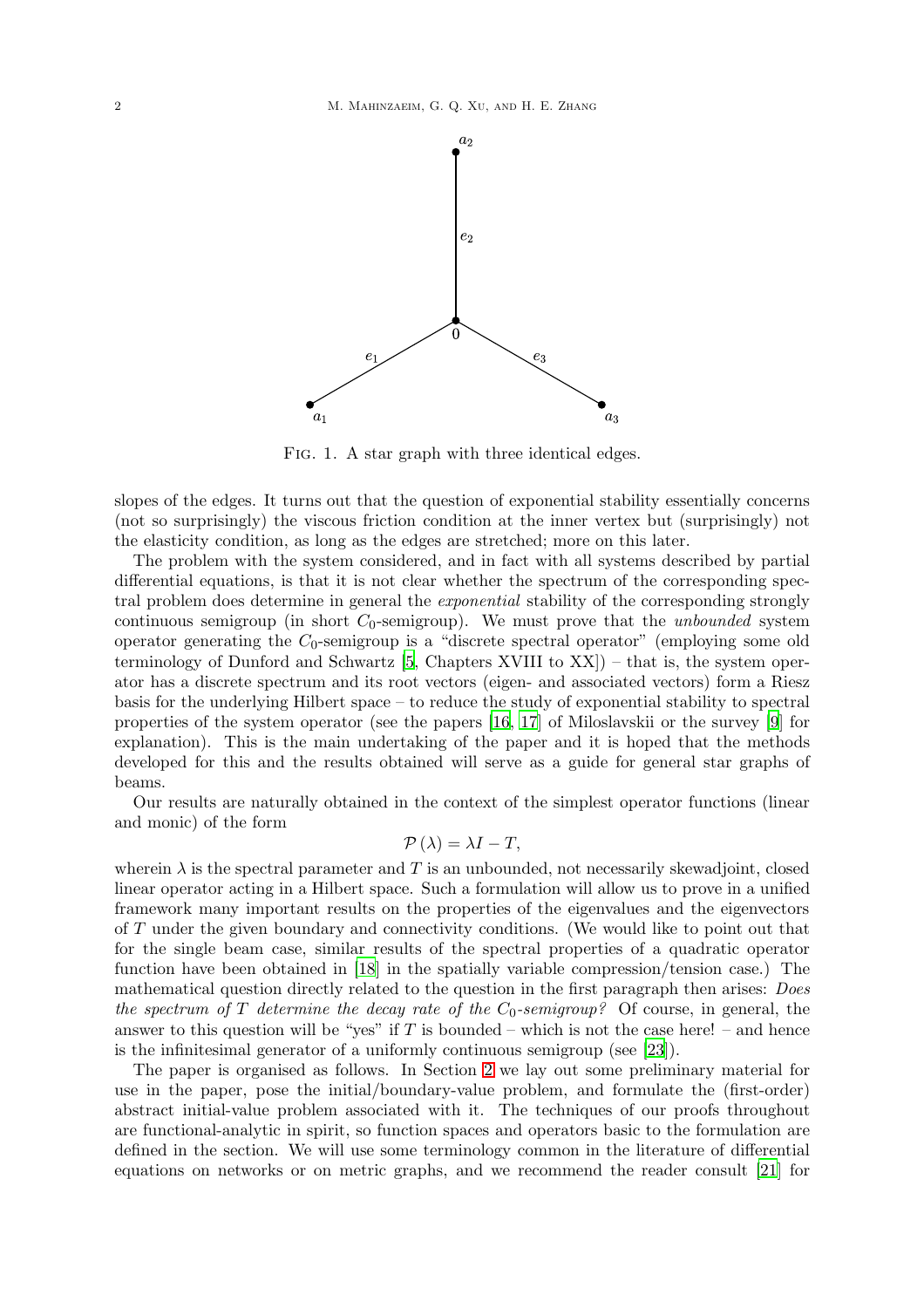definition of the terms and development of the related theory. We also refer the interested reader to the monographs [\[3](#page-23-3), [10](#page-23-4), [26\]](#page-24-5) for stability (and stability related) results in the context of string, beam, and plate networks. We should also note the very readable books [\[19](#page-24-6), [20](#page-24-7)] in which the authors present a variety of special examples from mechanics of metric graphs. (A large proportion of our operator notation and terminology is adapted from [\[19](#page-24-6)].)

In Sections [3](#page-5-0) and [4](#page-10-0) we examine the well-posedness of the abstract initial-value problem, which requires study of the  $C_0$ -semigroup generating property of the system operator  $T$ , and also give the first results on the location and structure of the spectrum of T. For some details of representing initial/boundary-value problems by abstract initial-value problems in the framework of semigroups and other standard facts of semigroup theory we refer the reader, for example, to the books [\[2](#page-23-5), [8](#page-23-6), [22](#page-24-8)].

The heart of this work – also from a technical standpoint – lies in Sections [5](#page-13-0) and [6,](#page-20-0) where we establish the key results required for the proof of the exponential stability of the  $C_0$ -semigroup in Section [7.](#page-23-7) While Section [5](#page-13-0) is devoted to deriving explicit estimates and asymptotic expressions for the eigenvalues of  $T$  and their multiplicities, in Section [6](#page-20-0) the completeness, minimality, and Riesz basis properties of the eigenvectors are investigated with the aid especially of two results due respectively to Keldysh [\[6](#page-23-8), Theorem V.8.1] and Xu and Yung [\[27](#page-24-9), Theorem 1.1]. The former is a well-known result on the completeness of the root vectors of compact operators on a Hilbert space which are subject to certain nuclearity conditions. The latter is on the Riesz basis property with parentheses and is particularly well suited for our purposes because it exploits the semigroup description of our physical model; the result may, in fact, be compared with comparable results in [\[11](#page-23-9), [12](#page-23-10)]. We refer the reader to the books [\[6,](#page-23-8) [13](#page-23-11), [15](#page-24-10), [28\]](#page-24-11) for definitions of completeness, Riesz bases, and so on (and further details concerning various tests for these).

We close this introductory section with a final comment. The reader will undoubtedly notice that the results of Sections [3](#page-5-0) to [6](#page-20-0) are not produced arbitrarily, but are together connected to the main line of argument of the paper, namely, that the information about the asymptotic distribution of the eigenvalues of T together with the Riesz basis property of the eigenvectors (with parentheses or not) are all that we require to prove that T generates an exponentially stable  $C_0$ -semigroup. Our result, simply put, is then that the spectrum of T does indeed determine the exponential stability, and therefore the decay rate of the  $C_0$ -semigroup. In such a situation, one says that T satisfies the so-called spectrum determined growth assumption (a term introduced by Triggiani in [\[23\]](#page-24-3)), and we will use this in connection with our final result in Section [7.](#page-23-7)

#### 2. Problem formulation and preliminaries

<span id="page-2-0"></span>As mentioned in the Introduction, our results will be obtained in the framework of abstract function spaces. We begin with a detailed description of the physical model.

2.1. Description of the physical model. We define the metric graph  $\mathcal{G} := (\mathcal{V}, \mathcal{E})$ , with  $V = \{0\} \cup \{a_1, a_2, a_3\}$  and  $\mathcal{E} = \{e_1, e_2, e_3\}$ , the vertex and edge sets, respectively. Each edge  $e_j$ connecting the inner vertex 0 to the outer vertices  $a_j$  is of unit length and is identified with the interval  $s \in [0,1]$ . The value  $s = 1$  corresponds to the outer vertices, and  $s = 0$  corresponds to the inner vertex. Let  $w_i(s,t)$  be the deflection of the edge  $e_i$ , at position  $s \in [0,1]$  and time  $t \in \mathbf{R}_+$ , from the equilibrium position of the network in the direction orthogonal to it. We suppose that  $w_i(s, t)$  satisfies

<span id="page-2-1"></span>
$$
\frac{\partial^2}{\partial t^2} \mathbf{w}_j \left( s, t \right) - \gamma \frac{\partial^2}{\partial s^2} \mathbf{w}_j \left( s, t \right) + \frac{\partial^4}{\partial s^4} \mathbf{w}_j \left( s, t \right) = 0, \quad j = 1, 2, 3,
$$
\n(2.1)

on  $e_i$ . Associated with  $(2.1)$  we have given initial conditions

$$
\boldsymbol{w}_{j}(s,0) = g_{j}(s), \quad \frac{\partial}{\partial t} \boldsymbol{w}_{j}(s,t) \Big|_{t=0} = h_{j}(s), \quad j = 1,2,3,
$$
\n(2.2)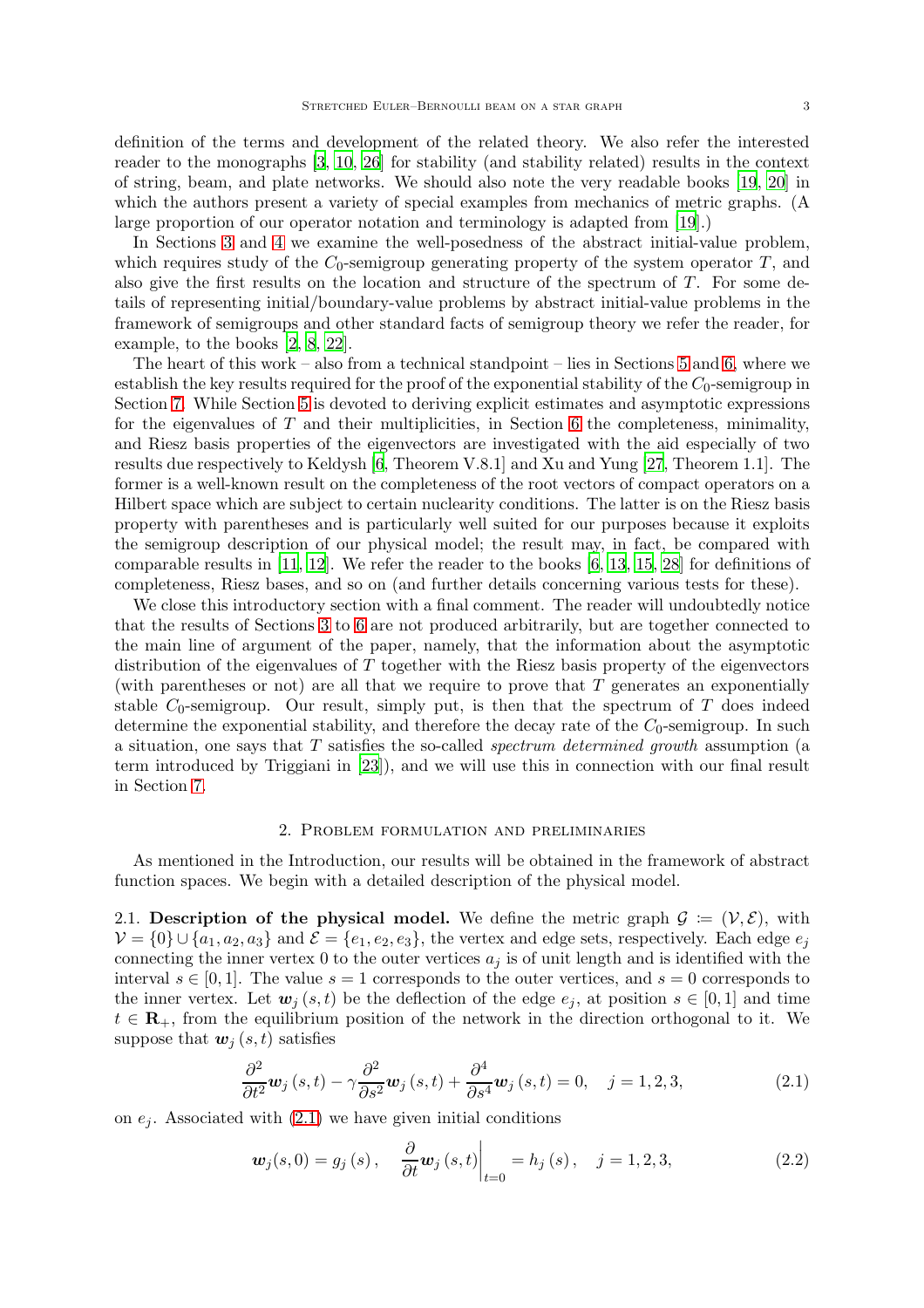suitably smooth as specified at the end of the next subsection. The edges are assumed hinged at the outer vertices  $a_i$ , so the boundary conditions at  $s = 1$  are

<span id="page-3-3"></span>
$$
\boldsymbol{w}_{j}(1,t) = \left. \frac{\partial^{2}}{\partial s^{2}} \boldsymbol{w}_{j}(s,t) \right|_{s=1} = 0, \quad j = 1,2,3. \tag{2.3}
$$

At the inner vertex many *connectivity conditions* may be considered; we impose the following:

• Deflection continuity condition:

<span id="page-3-0"></span>
$$
\mathbf{w}_{j}(0,t) = \mathbf{w}_{k}(0,t), \quad j,k = 1,2,3. \tag{2.4}
$$

• Force balance condition:

<span id="page-3-1"></span>
$$
\sum_{j=1}^{3} \left( \frac{\partial^3}{\partial s^3} \mathbf{w}_j \left( s, t \right) - \gamma \frac{\partial}{\partial s} \mathbf{w}_j \left( s, t \right) \right) \Big|_{s=0} = 0. \tag{2.5}
$$

• Elasticity and viscous friction condition:

<span id="page-3-2"></span>
$$
\left(\frac{\partial^2}{\partial s^2}\mathbf{w}_j\left(s,t\right)-\alpha\frac{\partial}{\partial s}\mathbf{w}_j\left(s,t\right)-\beta\frac{\partial^2}{\partial s\partial t}\mathbf{w}_j\left(s,t\right)\right)\bigg|_{s=0}=0, \quad j=1,2,3. \tag{2.6}
$$

These conditions seem rather natural. Condition [\(2.4\)](#page-3-0) ensures the continuity of the deflections of the edges across the vertex, for otherwise the edges would not be joined to the network. Condition [\(2.5\)](#page-3-1) balances the internal forces acting on the vertex, assuming (as is the case in practically almost all physical problems of this sort) that the edges undergo "nonfollowing" tension proportional to  $\gamma > 0$ , remaining constant in direction along their axes (see [\[1](#page-23-0), p. 91]). Condition [\(2.6\)](#page-3-2) recognises that the bending moments and slopes of the edges as well as their time rates of change are proportional. It corresponds, more concretely, to the slopes in the vertex being acted on by elastic and viscous frictional effects which are proportional, respectively, to  $\alpha$  and  $\beta$ , both assumed nonnegative.

The problem posed by  $(2.1)$ – $(2.6)$  constitutes the initial/boundary-value problem which, we should stress, does not fit precisely into the framework considered, for example, in [\[25](#page-24-12)] or [\[26](#page-24-5), Section 4.2]; and so in what follows we suggest an alternative approach to abstracting the problem.

# 2.2. Abstract formulation. We begin by setting

$$
\boldsymbol{v}_j(s,t)=\frac{\partial}{\partial t}\boldsymbol{w}_j(s,t)\,,\quad \boldsymbol{x}_j(s,t)=\left(\begin{array}{c} \boldsymbol{w}_j\left(s,t\right) \\ \boldsymbol{v}_j\left(s,t\right) \end{array}\right),\quad j=1,2,3,
$$

and define

$$
\boldsymbol{x}\left(s,t\right)=\left(\begin{array}{c} \boldsymbol{x}_{1}\left(s,t\right) \\ \boldsymbol{x}_{2}\left(s,t\right) \\ \boldsymbol{x}_{3}\left(s,t\right) \end{array}\right).
$$

Denoting by  $W_2^m(0,1)$ ,  $m \in \mathbb{N}$ , the usual Sobolev–Hilbert space, we define the space

$$
\hat{\mathbf{W}}_2^2(0,1) = \{ w \in \mathbf{W}_2^2(0,1) \mid w(1) = 0 \}.
$$

With the inner product

$$
(w,\tilde{w})_2 = \int_0^1 w''(s)\overline{\tilde{w}''(s)}ds + \alpha w'(0)\overline{\tilde{w}'(0)}, \quad w,\tilde{w} \in \hat{W}_2^2(0,1),
$$

the space  $\hat{W}_2^2(0,1)$  is a Hilbert space for  $\alpha > 0$ . To proceed further it is necessary to define the metric spaces of three-component vectors in the following way:

$$
L_2(G) = \left\{ v = \begin{pmatrix} v_1 \\ v_2 \\ v_3 \end{pmatrix} \middle| v_j \in L_2(0,1), \quad j = 1,2,3 \right\}
$$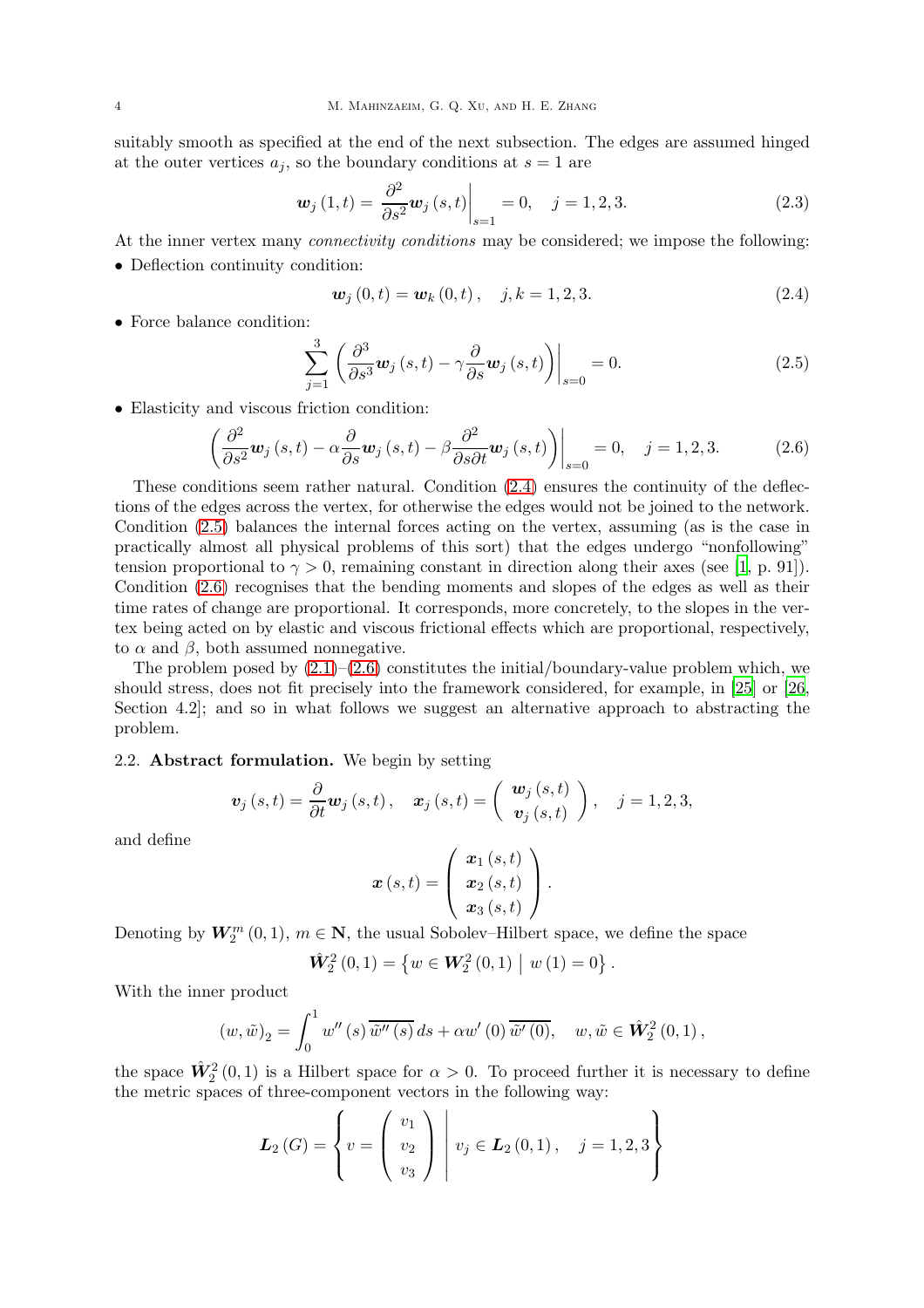and

$$
\hat{\mathbf{W}}_2^2(G) = \left\{ w = \begin{pmatrix} w_1 \\ w_2 \\ w_3 \end{pmatrix} \middle| \begin{array}{l} w_j \in \hat{\mathbf{W}}_2^2(0,1), \\ w_j(0) = w_k(0), \quad j,k = 1,2,3 \end{array} \right\}.
$$

With these we define by

$$
\mathbb{X} := \hat{\mathbf{W}}_2^2(G) \times \mathbf{L}_2(G) = \left\{ x = \{x_j\}_{j=1}^3 \middle| \begin{array}{c} x_j = \begin{pmatrix} w_j \\ v_j \end{pmatrix} \in \hat{\mathbf{W}}_2^2(0,1) \times \mathbf{L}_2(0,1), \\ w_j(0) = w_k(0), \quad j,k = 1,2,3 \end{array} \right\}
$$

the energy state space with the inner product

$$
(x,\tilde x)\coloneqq (w,\tilde w)_2+(w,\tilde w)_1+(v,\tilde v)_0
$$

for every

$$
x = \left\{ \begin{pmatrix} w_j \\ v_j \end{pmatrix} \right\}_{j=1}^3, \tilde{x} = \left\{ \begin{pmatrix} \tilde{w}_j \\ \tilde{v}_j \end{pmatrix} \right\}_{j=1}^3 \in \mathbb{X},
$$

where

$$
(w, \tilde{w})_2 = \sum_{j=1}^3 \left( \int_0^1 w_j''(s) \overline{\tilde{w}_j''(s)} ds + \alpha w_j'(0) \overline{\tilde{w}_j'(0)} \right), \quad (w, \tilde{w})_1 = \gamma \sum_{j=1}^3 \int_0^1 w_j'(s) \overline{\tilde{w}_j'(s)} ds,
$$

$$
(v, \tilde{v})_0 = \sum_{j=1}^3 \int_0^1 v_j(s) \overline{\tilde{v}_j(s)} ds.
$$

The resulting energy norm in  $X$  will be denoted by  $\|\cdot\|$ , as usual.

In  $X$  we define the so-called *system operator*  $T$  by

<span id="page-4-1"></span>
$$
Tx = \left\{ \left( \begin{array}{c} v_j \\ -w_j^{(4)} + \gamma w_j'' \end{array} \right) \right\}_{j=1}^3, \quad x \in \mathbf{D}(T), \tag{2.7}
$$

where

<span id="page-4-2"></span>
$$
\boldsymbol{D}(T) = \begin{cases} x_j = \begin{pmatrix} w_j \\ v_j \end{pmatrix} \in (\mathbf{W}_2^4(0,1) \cap \hat{\mathbf{W}}_2^2(0,1)) \times \hat{\mathbf{W}}_2^2(0,1), \\ x = \{x_j\}_{j=1}^3 \in \mathbb{X} \end{cases} w_j''(1) = 0, \quad w_j''(0) - \alpha w_j'(0) - \beta v_j'(0) = 0, \quad j = 1, 2, 3, \dots, \sum_{j=1}^3 (w_j^{(3)}(0) - \gamma w_j'(0)) = 0 \end{cases}.
$$
\n(2.8)

Then we can rewrite the initial/boundary-value problem described by  $(2.1)$ – $(2.6)$  as an abstract initial-value problem in  $\mathbb X$  in the form

<span id="page-4-0"></span>
$$
\begin{cases}\n\dot{x}(t) = Tx(t), & x(t) = x(\cdot, t) = \left\{ \begin{pmatrix} \mathbf{w}_j(\cdot, t) \\ \mathbf{v}_j(\cdot, t) \end{pmatrix} \right\}_{j=1}^3, \\
x(0) = x_0 = \left\{ \begin{pmatrix} g_j(\cdot) \\ h_j(\cdot) \end{pmatrix} \right\}_{j=1}^3.\n\end{cases} \tag{AIVP}
$$

We recall two basic notions from semigroup theory:

• The state function  $t \mapsto x(t)$  is called a *classical* solution (or simply a solution) of [\(AIVP\)](#page-4-0) if  $x \in \mathbf{C}^1\left((0,\infty)\,;\mathbb{X}\right) \cap \mathbf{C}\left([0,\infty)\,;\mathbf{D}\left(T\right)\right).$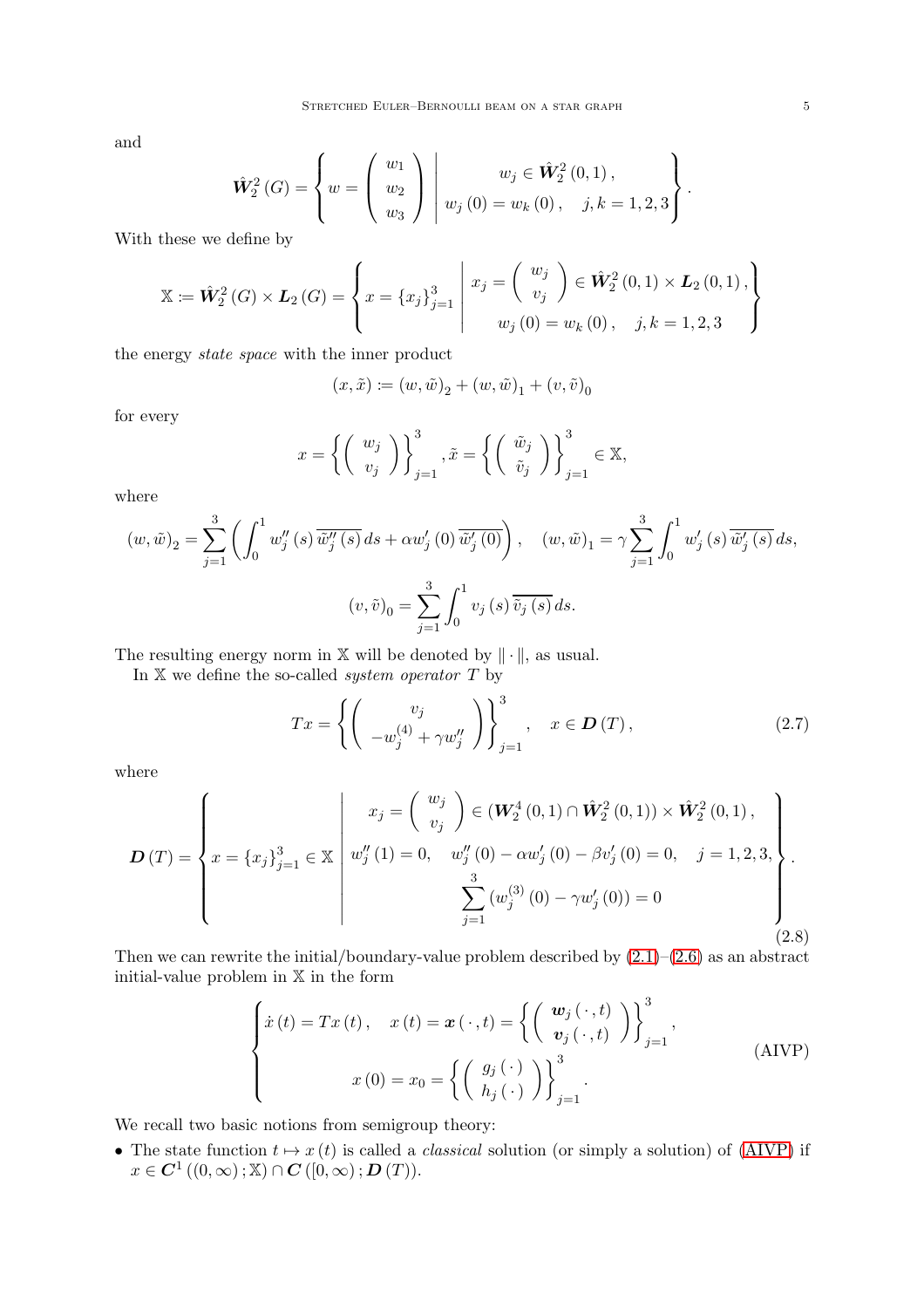• A solution of [\(AIVP\)](#page-4-0) is *exponentially* stable if and only if there exist positive constants M and  $\delta$  such that

<span id="page-5-1"></span>
$$
||x(t)|| \le Me^{-\delta t} ||x_0|| \tag{2.9}
$$

for every initial state  $x_0 \in \mathbf{D}(T)$ , where  $\delta$  is called the decay rate.

The goal in the paper, clearly, becomes then one of proving that the solution of [\(AIVP\)](#page-4-0), that is the solution for suitably smooth initial conditions in the sense that  $x(0) = x_0 \in D(T)$ , is such that [\(2.9\)](#page-5-1) is satisfied, and so decays exponentially to zero as  $t \to \infty$ .

# 3. Well-posedness and spectral problem

<span id="page-5-0"></span>As stated in the Introduction, we wish to approach the stability problem by investigating the spectral problem for [\(AIVP\)](#page-4-0), but we now can be more specific. We examine first the question of well-posedness.

3.1. Well-posedness of [\(AIVP\)](#page-4-0). To examine the well-posedness of [\(AIVP\)](#page-4-0), we rely on studying some specific properties of the system operator  $T$  defined by  $(2.7)$ ,  $(2.8)$ . We begin with two lemmas which will be also of importance later in the proofs of the main theorems.

<span id="page-5-5"></span>**Lemma 3.1.** T has a compact inverse for  $\gamma > 0$ .

Proof. We consider the equation

<span id="page-5-4"></span>
$$
Tx = \tilde{x} \tag{3.1}
$$

for  $\tilde{x} \in \mathbb{X}$  and  $x \in D(T)$ . Namely, we consider the problem

$$
\begin{cases}\nv_j = \tilde{w}_j, & j = 1, 2, 3, \\
-v_j^{(4)} + \gamma w_j'' = \tilde{v}_j, & j = 1, 2, 3, \\
w_j(1) = w_j''(1) = 0, & j = 1, 2, 3, \\
w_j(0) = w_k(0), & j, k = 1, 2, 3, \\
w_j''(0) - \alpha w_j'(0) - \beta v_j'(0) = 0, & j = 1, 2, 3, \\
\sum_{j=1}^3 (w_j^{(3)}(0) - \gamma w_j'(0)) = 0,\n\end{cases}
$$

where, by assumption,  $\gamma > 0$ . Integrating the differential equation  $w_j^{(4)} - \gamma w_j^{\prime\prime} = -\tilde{v}_j$  twice, making use of the boundary conditions  $w_j(1) = w''_j(1) = 0$ , we get

<span id="page-5-3"></span>
$$
w''_j(s) - \gamma w_j(s) + (w_j^{(3)}(0) - \gamma w'_j(0))(1 - s) = -\tilde{V}_j(s)
$$
\n(3.2)

with the integral term

$$
\tilde{V}_j\left(s\right) = -\int_s^1 dt \int_0^t \tilde{v}_j\left(r\right) dr.
$$

So the solution of the differential equation satisfying the aforementioned boundary conditions can be directly calculated to give

<span id="page-5-2"></span>
$$
w_j(s) = a_j \sinh \sqrt{\gamma} (1 - s) + (w_j^{(3)}(0) - \gamma w_j'(0)) \frac{1}{\sqrt{\gamma}} \int_s^1 (1 - r) \sinh \sqrt{\gamma} (s - r) dr + \frac{1}{\sqrt{\gamma}} \int_s^1 \sinh \sqrt{\gamma} (s - r) \tilde{V}_j(r) dr,
$$
\n(3.3)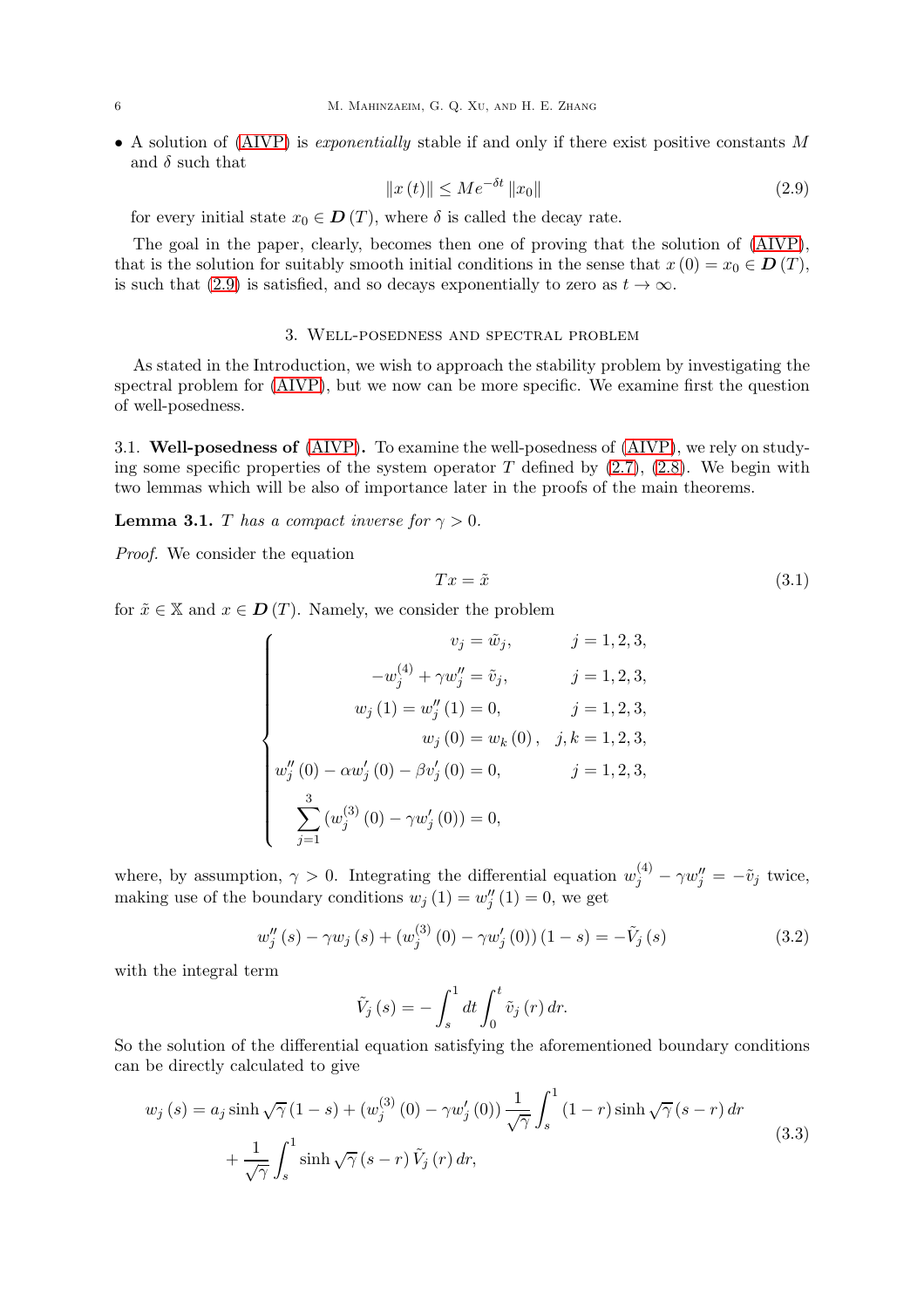for an arbitrary constant  $a_j$ , and we note that

<span id="page-6-0"></span>
$$
w'_{j}(s) = -a_{j}\sqrt{\gamma}\cosh\sqrt{\gamma}\left(1-s\right) + \left(w_{j}^{(3)}\left(0\right) - \gamma w'_{j}\left(0\right)\right)\int_{s}^{1}\left(1-r\right)\cosh\sqrt{\gamma}\left(s-r\right)dr
$$
  
+ 
$$
\int_{s}^{1}\cosh\sqrt{\gamma}\left(s-r\right)\tilde{V}_{j}\left(r\right)dr.
$$
 (3.4)

Using the connectivity condition  $\sum_{j=1}^{3} (w_j^{(3)})$  $j_{j}^{(0)}(0) - \gamma w'_{j}(0) = 0$  in [\(3.3\)](#page-5-2) with  $s = 0$  we obtain

<span id="page-6-2"></span>
$$
\sum_{j=1}^{3} w_j(0) = \sinh\sqrt{\gamma} \sum_{j=1}^{3} a_j - \frac{1}{\sqrt{\gamma}} \int_0^1 \sinh\sqrt{\gamma} r \sum_{j=1}^{3} \tilde{V}_j(r) dr.
$$
 (3.5)

Substituting [\(3.3\)](#page-5-2) in [\(3.2\)](#page-5-3) and using the result together with [\(3.4\)](#page-6-0) in the connectivity condition  $w''_j(0) - \alpha w'_j(0) - \beta v'_j(0) = 0$  we get, in view of the fact that  $v_j = \tilde{w}_j$ ,

<span id="page-6-3"></span>
$$
a_j \left(\gamma \sinh \sqrt{\gamma} + \alpha \sqrt{\gamma} \cosh \sqrt{\gamma}\right)
$$
  
 
$$
- \left(w_j^{(3)}\left(0\right) - \gamma w_j'\left(0\right)\right) \left[\int_0^1 (1-r) \left(\sqrt{\gamma} \sinh \sqrt{\gamma} r + \alpha \cosh \sqrt{\gamma} r\right) dr + 1\right]
$$
  
 
$$
- \tilde{V}_j\left(0\right) - \beta \tilde{w}_j'\left(0\right) - \int_0^1 \left(\sqrt{\gamma} \sinh \sqrt{\gamma} r + \alpha \cosh \sqrt{\gamma} r\right) \tilde{V}_j\left(r\right) dr = 0,
$$
 (3.6)

from which it is clear that

<span id="page-6-1"></span>
$$
\sum_{j=1}^{3} a_j = \frac{\sum_{j=1}^{3} \left[ \tilde{V}_j(0) + \beta \tilde{w}'_j(0) + \int_0^1 \left( \sqrt{\gamma} \sinh \sqrt{\gamma} r + \alpha \cosh \sqrt{\gamma} r \right) \tilde{V}_j(r) dr \right]}{\gamma \sinh \sqrt{\gamma} + \alpha \sqrt{\gamma} \cosh \sqrt{\gamma}}
$$
\n
$$
= b(\tilde{w}, \tilde{v}). \tag{3.7}
$$

From the continuity condition  $w_j(0) = w_k(0) \equiv w(0)$  and using [\(3.7\)](#page-6-1) in [\(3.5\)](#page-6-2) we then have

<span id="page-6-4"></span>
$$
w(0) = \frac{1}{3} \left( b\left(\tilde{w}, \tilde{v}\right) \sinh\sqrt{\gamma} - \frac{1}{\sqrt{\gamma}} \int_0^1 \sinh\sqrt{\gamma} r \sum_{j=1}^3 \tilde{V}_j(r) \, dr \right) =: c\left(\tilde{w}, \tilde{v}\right). \tag{3.8}
$$

Combining [\(3.3\)](#page-5-2) (with  $s = 0$ ) and [\(3.6\)](#page-6-3), taking into account [\(3.8\)](#page-6-4), we arrive at the following system of algebraic equations for  $a_j$ ,  $w_j^{(3)}$  $j^{(3)}(0)-\gamma w_j'(0)$ :

<span id="page-6-5"></span>
$$
\begin{cases}\na_j\sqrt{\gamma}\sinh\sqrt{\gamma} - (w_j^{(3)}(0) - \gamma w_j'(0))\int_0^1 (1-r)\sinh\sqrt{\gamma}r \,dr \\
= \sqrt{\gamma}c(\tilde{w}, \tilde{v}) + \int_0^1 \sinh\sqrt{\gamma}r\tilde{V}_j(r) \,dr, \\
a_j(\gamma\sinh\sqrt{\gamma} + \alpha\sqrt{\gamma}\cosh\sqrt{\gamma}) \\
- (w_j^{(3)}(0) - \gamma w_j'(0))\left[\int_0^1 (1-r)(\sqrt{\gamma}\sinh\sqrt{\gamma}r + \alpha\cosh\sqrt{\gamma}r) \,dr + 1\right] \\
= \int_0^1 (\sqrt{\gamma}\sinh\sqrt{\gamma}r + \alpha\cosh\sqrt{\gamma}r)\tilde{V}_j(r) \,dr \\
+ \tilde{V}_j(0) + \beta\tilde{w}_j'(0).\n\end{cases}
$$
\n(3.9)

Since the determinant

 $\overline{\phantom{a}}$  $\overline{\phantom{a}}$  $\overline{\phantom{a}}$ I  $\overline{\phantom{a}}$  $\overline{\phantom{a}}$  $\overline{\phantom{a}}$ 

$$
\begin{vmatrix}\n\sinh\sqrt{\gamma} & -\int_0^1 (1-r)\sinh\sqrt{\gamma} r dr \\
\alpha \cosh\sqrt{\gamma} & -\alpha \int_0^1 (1-r)\cosh\sqrt{\gamma} r dr - 1\n\end{vmatrix} \neq 0,
$$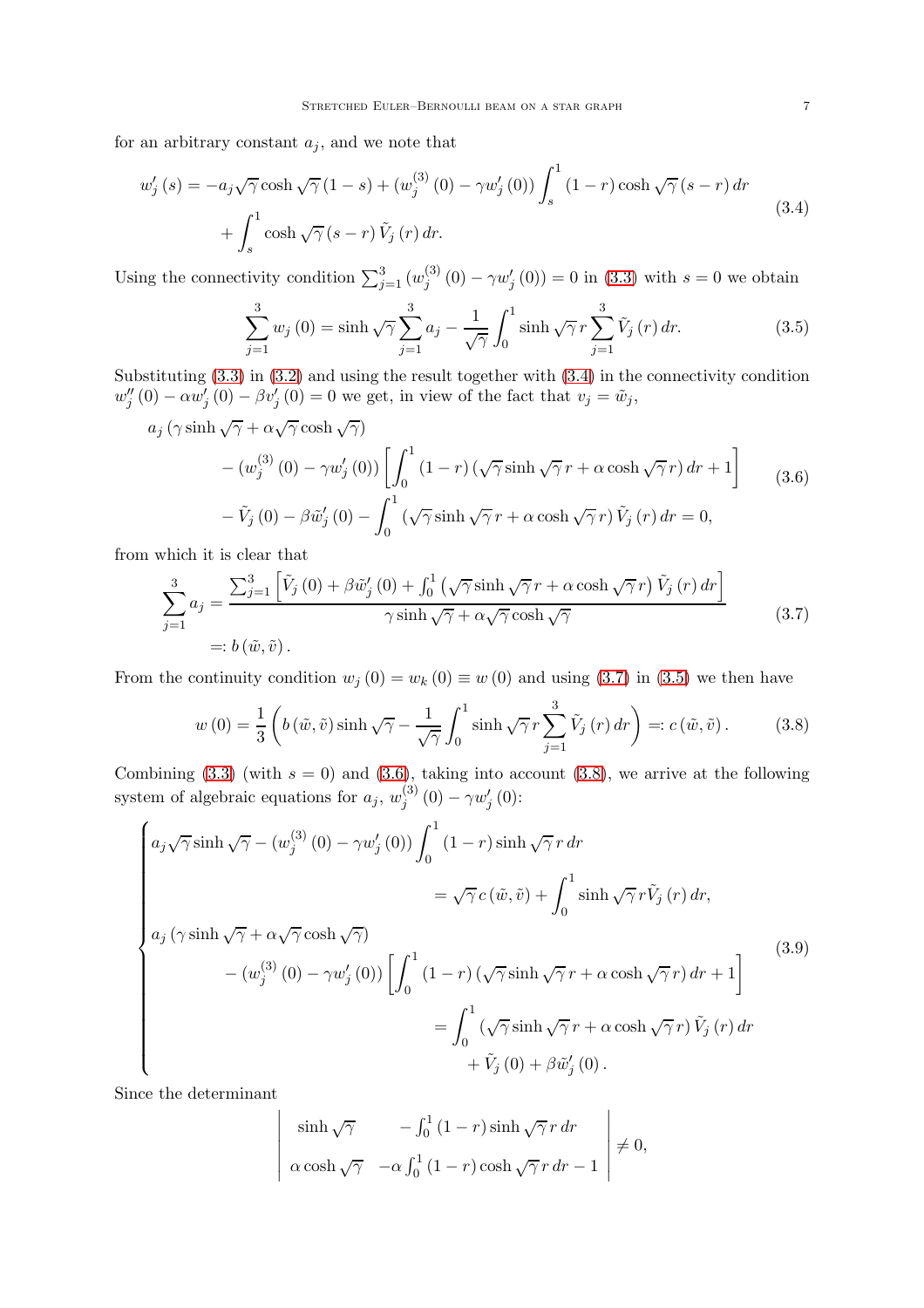the system [\(3.9\)](#page-6-5) has a unique solution pair  $a_j$ ,  $w_j^{(3)}$  $j^{(5)}(0)-\gamma w_j'(0)$ . Therefore [\(3.1\)](#page-5-4) has the unique solution

<span id="page-7-3"></span>
$$
x = \left\{ \begin{pmatrix} w_j \\ v_j \end{pmatrix} \right\}_{j=1}^3 = T^{-1} \left\{ \begin{pmatrix} \tilde{w}_j \\ \tilde{v}_j \end{pmatrix} \right\}_{j=1}^3, \tag{3.10}
$$

and it follows at once that  $x \in D(T)$ . Since the embeddings  $W_2^4(G) \cap \hat{W}_2^2(G) \hookrightarrow \hat{W}_2^2(G)$ and  $\hat{W}_2^2(G) \hookrightarrow L_2(G)$  are compact it follows that  $T^{-1}$  is a compact operator on X.

**Remark 3.1.** We remark that the assumption  $\gamma > 0$  cannot be weakened to  $\gamma \geq 0$  in the proof of the lemma. In particular this means – see Definition [3.1](#page-8-0) and Theorem [3.2](#page-8-1) in the next subsection – that 0 is excluded from the spectrum of T, irrespective of the value of  $\alpha$ , so long as  $\gamma > 0$ .

<span id="page-7-0"></span>**Lemma 3.2.** T is maximal dissipative when  $\beta > 0$  and skewadjoint when  $\beta = 0$ .

*Proof.* To prove that T is maximal dissipative, we first show that  $\text{Re}(Tx, x) \leq 0$  for every  $x \in D(T)$ . An elementary calculation using integration by parts gives for  $x \in D(T)$ 

$$
2 \operatorname{Re} (Tx, x) = (Tx, x) + (x, Tx)
$$
  
=  $-2\beta \sum_{j=1}^{3} |v'_j(0)|^2 - 2 \operatorname{Re} \sum_{j=1}^{3} (w_j^{(3)}(1) - \gamma w'_j(1)) \overline{v_j(1)} = -2\beta \sum_{j=1}^{3} |v'_j(0)|^2$ ,

the last equality being true because  $v_j (1) = 0$  for  $j = 1, 2, 3$ , by definition. Thus T is dissipative when  $\beta > 0$ , and skewsymmetric when  $\beta = 0$ . The maximal dissipativeness of T follows immediately from the result of Lemma [3.1.](#page-5-5) For  $\beta = 0$ , therefore, T is a closed skewsymmetric operator in X with a compact inverse, which implies that T is skewadjoint. Indeed, if  $\beta = 0$  in the above equation, we have with  $Tx = y$ ,

$$
(y, T^{-1}y) = (TT^{-1}y, T^{-1}y) = -(T^{-1}y, TT^{-1}y) = -(T^{-1}y, y).
$$

As  $T^{-1}$  is bounded, it is skewadjoint, whence the skewadjointness of T follows.  $\Box$ 

With the fact that  $T$  must be densely defined by Lemmas [3.1](#page-5-5) and [3.2](#page-7-0) (because  $X$  is a Hilbert space), we have the following result immediately from the Lumer–Phillips theorem (see [\[22](#page-24-8), Section 1.4] for details).

<span id="page-7-1"></span>**Theorem 3.1.** Let  $\gamma > 0$  and suppose T is maximal dissipative. Then T is the infinitesimal generator of a contractive  $C_0$ -semigroup of bounded linear operators,  $S(t)$ ,  $t \geq 0$ , on X.

We close with what is, as a corollary of Theorem [3.1,](#page-7-1) a natural verification of the well-posedness of [\(AIVP\)](#page-4-0). Namely, it has the unique solution for every  $x_0 \in D(T)$  given by

<span id="page-7-2"></span>
$$
x(t) = S(t)x_0.
$$
 (3.11)

It will not be until Section [7](#page-23-7) that we will return to the solution [\(3.11\)](#page-7-2) and be able to state our conclusions about its stability.

3.2. Abstract spectral problem. Consider the operator function  $\mathcal{P}(\lambda)$  defined by

$$
\mathcal{P}\left(\lambda\right) = \lambda I - T, \quad \lambda \in \mathbf{C},
$$

on the domain  $\mathbf{D}(\mathcal{P}(\lambda)) = \mathbf{D}(T)$ , where T is defined by [\(2.7\)](#page-4-1), [\(2.8\)](#page-4-2). Performing separation of variables in [\(2.1\)](#page-2-1), [\(2.3\)](#page-3-3)–[\(2.6\)](#page-3-2), by letting  $w_j(s,t) = e^{\lambda t} w_j(s)$ , it is easily verified that the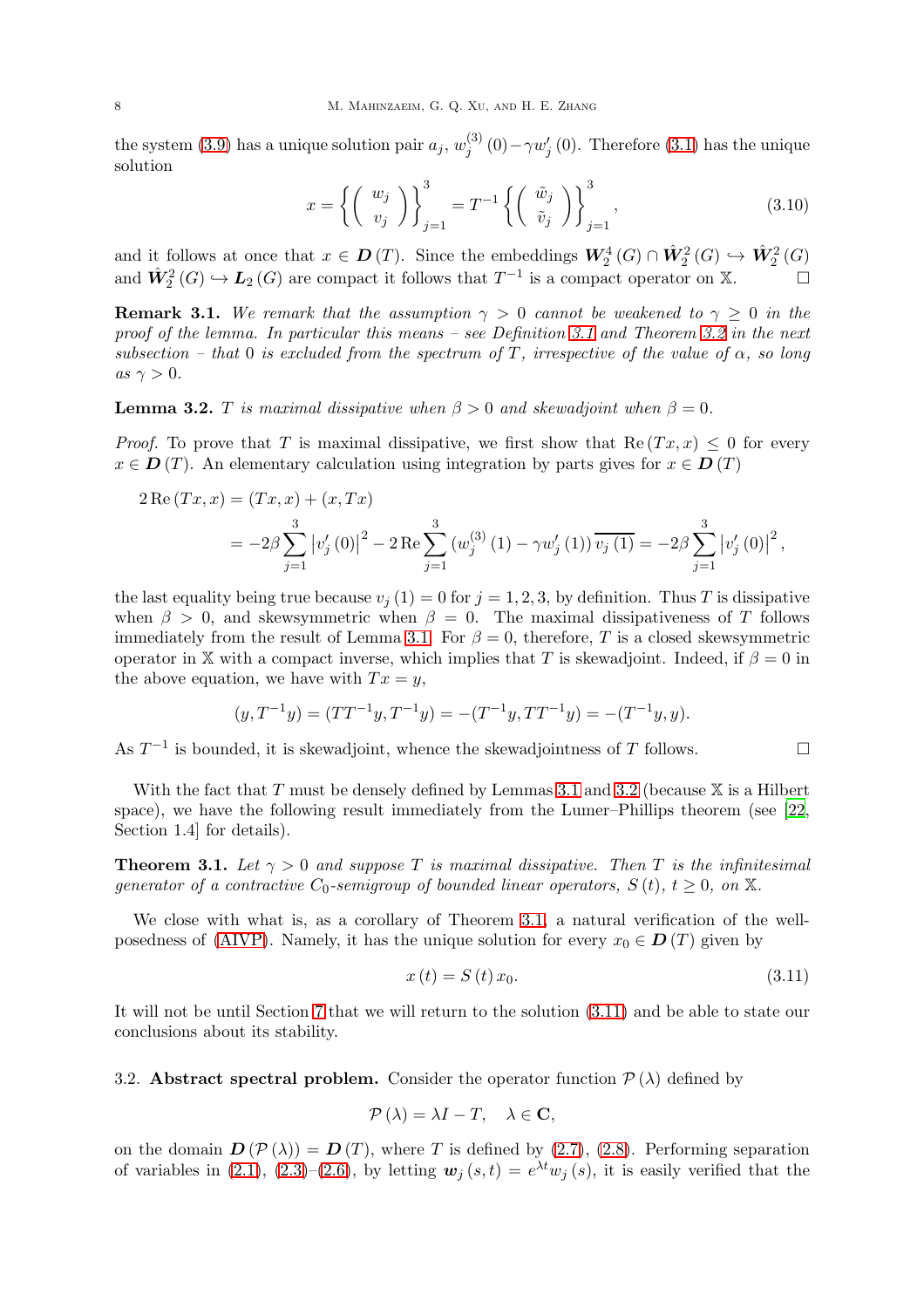resulting boundary-eigenvalue problem is

<span id="page-8-2"></span>
$$
\begin{cases}\nw_j^{(4)} - \gamma w_j'' = -\lambda^2 w_j, & j = 1, 2, 3, \\
w_j(1) = w_j''(1) = 0, & j = 1, 2, 3, \\
w_j(0) = w_k(0), & j, k = 1, 2, 3, \\
w_j''(0) - (\alpha + \lambda \beta) w_j'(0) = 0, & j = 1, 2, 3, \\
\sum_{j=1}^3 (w_j^{(3)}(0) - \gamma w_j'(0)) = 0,\n\end{cases}
$$
\n(3.12)

and is equivalent to the abstract spectral problem for  $\mathcal{P}(\lambda)$ ,

<span id="page-8-3"></span>
$$
\mathcal{P}(\lambda)x = (\lambda I - T)x = 0, \quad x \in \mathbf{D}(T). \tag{3.13}
$$

So the eigenvalues of the boundary-eigenvalue problem [\(3.12\)](#page-8-2) coincide (geometric and algebraic multiplicities included) with those of  $\mathcal{P}(\lambda)$  or, equivalently, of T. The eigenvalues and the eigenvectors of  $T$  are analysed in detail in the sections to follow. Then we use the following standard definitions.

<span id="page-8-0"></span>**Definition 3.1.** Let  $\lambda \mapsto (\lambda I - A)$  be a mapping from C into the set of closed linear operators in X. A number  $\lambda \in \mathbb{C}$  is said to belong to  $\rho(A)$ , the resolvent set of A, provided  $\lambda I - A$  has a closed and bounded inverse; we call the mapping  $\lambda \mapsto (\lambda I - A)^{-1}$  the resolvent function. If  $\lambda \notin \varrho(A)$ , then  $\lambda$  is said to be in the spectrum  $\sigma(A)$  of A. We say  $\lambda \in \sigma(A)$  is an eigenvalue of A if the eigenspace ker  $(\lambda I - A) \neq \{0\}$ . An element  $x \neq 0$  of ker  $(\lambda I - A)$  is then called an eigenvector of A corresponding to  $\lambda$  and, consequently, [\(3.13\)](#page-8-3) is satisfied. The set of all eigenvalues of A forms the point spectrum of A, denoted  $\sigma_p(A)$ .

<span id="page-8-10"></span>**Definition 3.2.** Let  $\lambda_0 \in \mathbb{C}$  be an eigenvalue of A. The geometric multiplicity of  $\lambda_0$  is the number of linearly independent eigenvectors in a system of chains of root vectors (eigen- and associated vectors) of A corresponding to  $\lambda_0$  and is defined as dim ker  $(\lambda_0 I - A)$ . The algebraic multiplicity of  $\lambda_0$  is the maximum value of the sum of the lengths of chains corresponding to the linearly independent eigenvectors and is defined as  $\sup_{k\in\mathbb{N}} \dim \ker (\lambda_0 I - A)^k$ . We call  $\lambda_0$ semisimple if it has equal geometric and algebraic multiplicities (that is, there are no associated vectors corresponding to  $\lambda_0$ ), and simple if it is semisimple and dim ker  $(\lambda_0 I - A) = 1$ .

<span id="page-8-6"></span>**Definition 3.3.** If an eigenvalue  $\lambda_0$  is isolated and  $\lambda_0 I - A$  is a Fredholm operator (see [\[7](#page-23-12), Section IV.5.1] for definition), then we call  $\lambda_0$  a normal eigenvalue. The set of all such eigenvalues forms the discrete spectrum.

The next result refers to the location of the spectrum of T.

<span id="page-8-5"></span><span id="page-8-4"></span><span id="page-8-1"></span>**Theorem 3.2.** Let T be defined by [\(2.7\)](#page-4-1), [\(2.8\)](#page-4-2) with  $\gamma > 0$ . The following statements hold:

- (1)  $\sigma(T) = \sigma_p(T)$  and is discrete.
- <span id="page-8-7"></span>(2) The number  $\lambda = 0$  is not an eigenvalue of T.
- (3) If  $\lambda \in \sigma_n(T)$ , then  $\overline{\lambda} \in \sigma_n(T)$  where  $\overline{\lambda}$  is the complex conjugate of  $\lambda$ . Hence  $\sigma(T)$  is symmetric with respect to the real axis.
- <span id="page-8-8"></span>(4) For  $\beta \geq 0$  the spectrum of T lies in the closed left half-plane. When  $\beta > 0$  the spectrum is confined to the open left half-plane.

Proof. Statements [\(1\)](#page-8-4) and [\(2\)](#page-8-5) follow from Lemma [3.1.](#page-5-5) In fact from the lemma it follows that associated with T is a compact resolvent function, and  $0 \in \rho(T)$ . So the spectrum of T is discrete in the sense of Definition [3.3](#page-8-6) with no finite accumulation points and all eigenvalues have finite algebraic multiplicities (see [\[7](#page-23-12), Theorem III.6.29]).

In order to establish statement [\(3\),](#page-8-7) let  $x \neq 0$ ) be the eigenvector of T corresponding to  $\lambda \in \sigma_p(T)$ . Then, from [\(3.13\)](#page-8-3),

<span id="page-8-9"></span>
$$
(\lambda I - T)x = 0.\t(3.14)
$$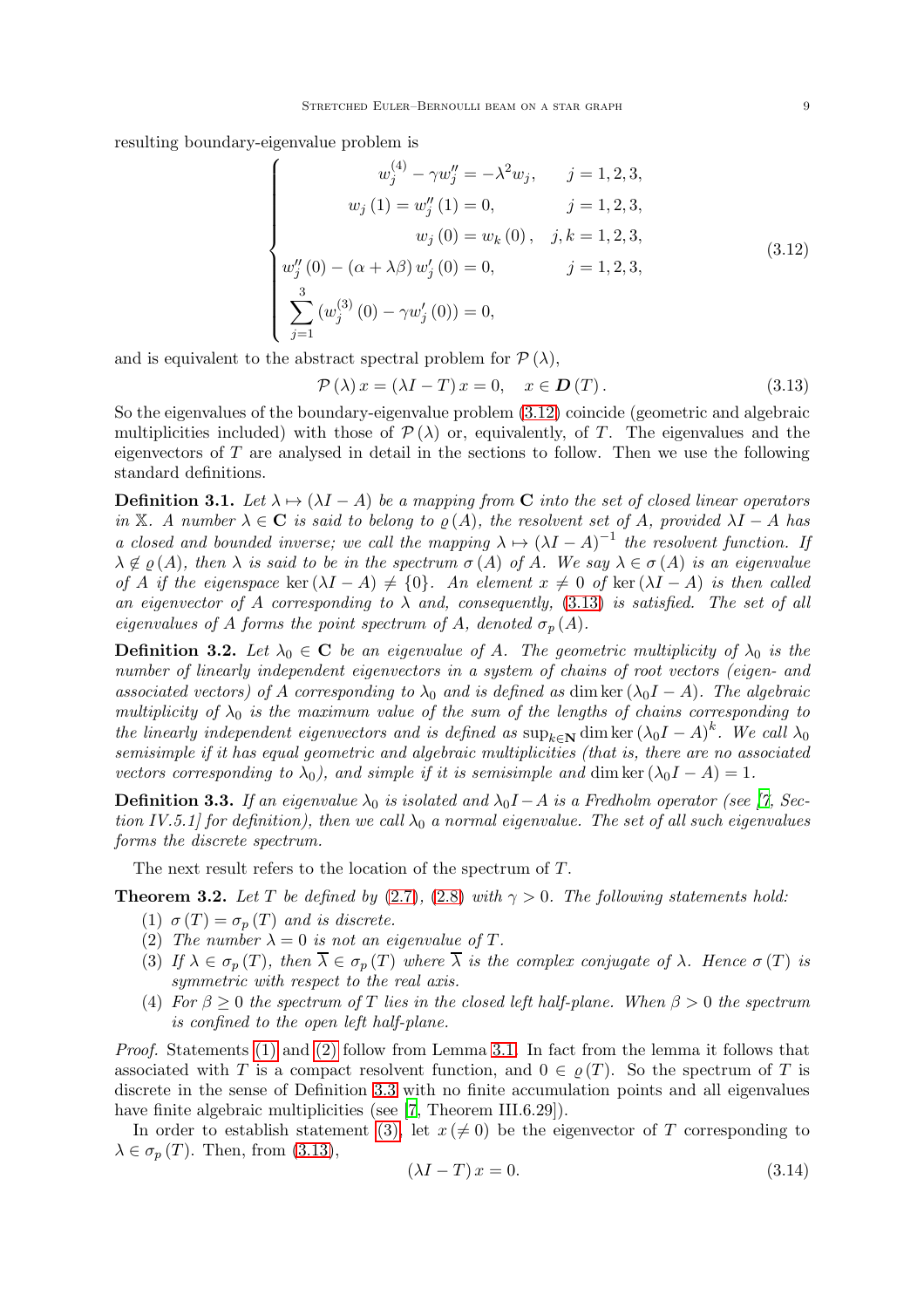By the definition of  $T$  we have

$$
\overline{(\lambda I - T) x} = (\overline{\lambda} I - T) \overline{x} = 0,
$$

which means that  $\bar{x}$  is an eigenvector corresponding to  $\bar{\lambda} \in \sigma_p(T)$ . Hence the spectrum of T is symmetric with respect to the real axis.

For the proof of statement [\(4\)](#page-8-8) we take the inner product of  $(3.14)$  with x,

$$
((\lambda I - T) x, x) = \lambda ||x||^2 - (Tx, x) = 0.
$$

The real part of this equation is

<span id="page-9-0"></span>
$$
\operatorname{Re}\lambda \|x\|^2 - \operatorname{Re}(Tx, x) = 0,\tag{3.15}
$$

yielding by Lemma [3.2](#page-7-0)

$$
\operatorname{Re}\lambda = \frac{\operatorname{Re}\left(Tx, x\right)}{\left\|x\right\|^2} \le 0.
$$

This proves that the spectrum of T lies in the closed left half-plane. We show that if  $\beta > 0$ , then  $\text{Re } \lambda < 0$ . Indeed, suppose  $\text{Re } \lambda = 0$ , that is,  $\lambda$  is a purely imaginary eigenvalue. Then from [\(3.15\)](#page-9-0) we have Re  $(Tx, x) = 0$ . The proof of Lemma [3.2](#page-7-0) then clearly implies, since  $\beta > 0$ ,

$$
\sum_{j=1}^{3} |v'_j(0)|^2 = 0.
$$

As

$$
x = \left\{ \left( \begin{array}{c} w_j \\ v_j \end{array} \right) \right\}_{j=1}^3
$$

is an eigenvector, so  $v_j = \lambda w_j$ ,  $j = 1, 2, 3$ , it follows that

$$
|\lambda|^2 \sum_{j=1}^3 |w'_j(0)|^2 = 0,
$$

and therefore  $w'_{j}(0) = 0$  for  $j = 1, 2, 3$  since  $|\lambda| > 0$ . In this case, it is readily verified from  $(3.12)$  that  $w_i(s)$  solves the boundary-eigenvalue problem

<span id="page-9-1"></span>
$$
\begin{cases}\nw_j^{(4)} - \gamma w_j'' = -\lambda^2 w_j, & j = 1, 2, 3, \\
w_j (1) = w_j'' (1) = 0, & j = 1, 2, 3, \\
w_j (0) = w_k (0), & j, k = 1, 2, 3, \\
w_j' (0) = w_j'' (0) = 0, & j = 1, 2, 3, \\
\sum_{j=1}^3 w_j^{(3)} (0) = 0.\n\end{cases}
$$
\n(3.16)

We show that any solution of [\(3.16\)](#page-9-1) must be the zero solution. Notice that since  $\lambda$  is a purely imaginary eigenvalue, setting  $\lambda = i\mu$  with  $\mu \in \mathbf{R}$ , we have  $-\lambda^2 = \mu^2 > 0$ . Consider then the problem

<span id="page-9-2"></span>
$$
\begin{cases}\nw^{(4)} - \gamma w'' = \mu^2 w, \\
w(1) = w''(1) = 0, \\
w'(0) = w''(0) = 0.\n\end{cases}
$$
\n(3.17)

Assume (to reach a contradiction) that  $\phi$  is a nonzero solution of [\(3.17\)](#page-9-2) which, without loss of generality, we may assume to be real valued. We multiply the differential equation  $\phi^{(4)} - \gamma \phi'' =$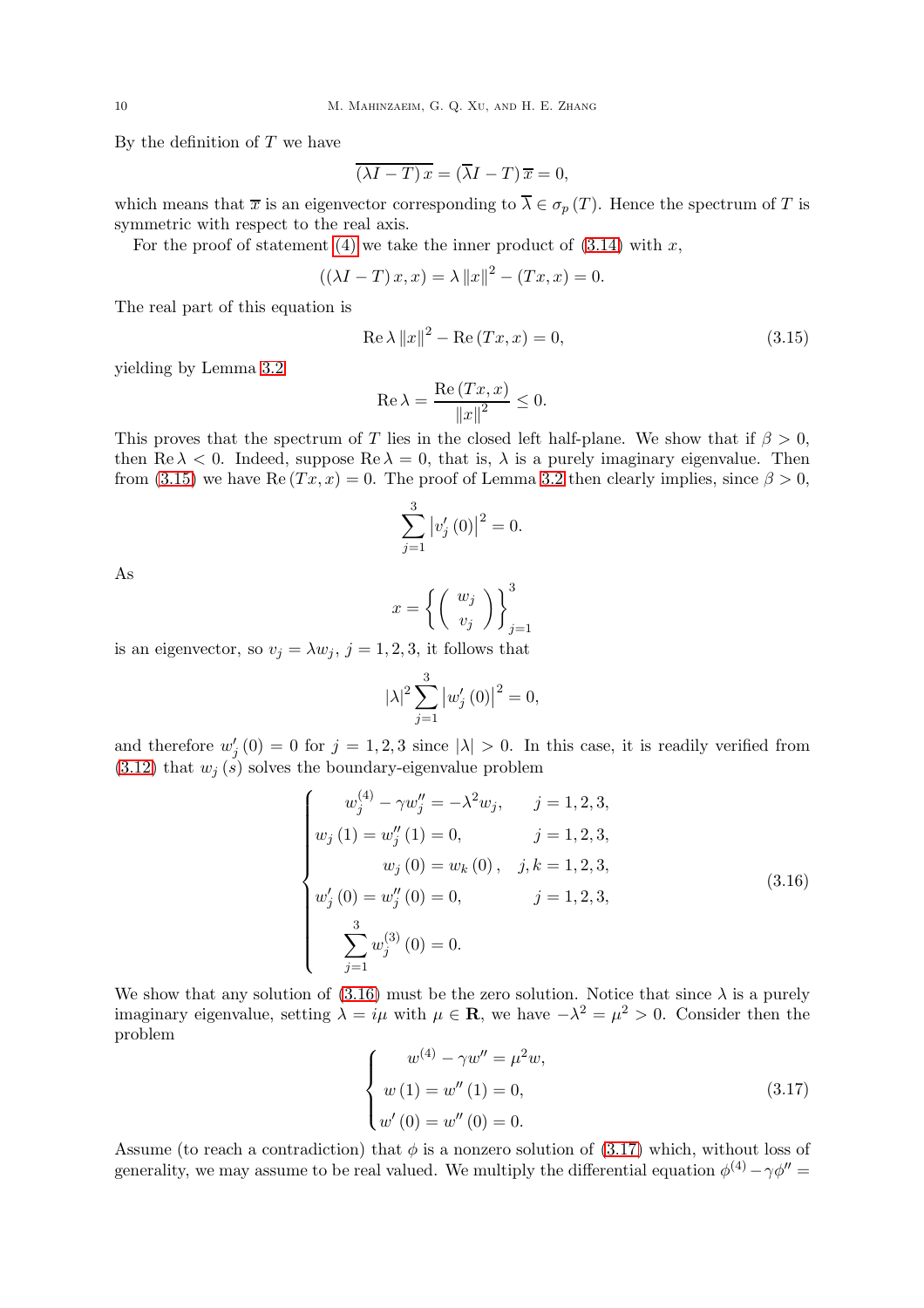$\mu^2 \phi$  by  $\phi^{(3)}$  and integrate from 0 to 1, performing some integration by parts. Then, because the problem is real, we obtain after some simplification

$$
(\phi^{(3)}(1))^{2} - (\phi^{(3)}(0))^{2} = -\mu^{2} (\phi'(1))^{2},
$$

and so  $\phi^{(3)}(0) \neq 0$ . Then the solution of the problem  $(3.16)$  is of the form  $w_j = a_j \phi$ . The connectivity condition  $w_i(0) = w_k(0)$  implies  $a_i = a_k \equiv a$ . Hence

$$
w_j(s) = a\phi(s), \quad j = 1, 2, 3.
$$

Since  $\sum_{j=1}^{3} w_j^{(3)}$  $j_j^{(3)}(0) = 3a\phi^{(3)}(0) = 0$ , we obtain  $a = 0$ . This means that  $(3.16)$  has only the zero solution. Thus there can be no purely imaginary eigenvalue. This completes the proof of statement [\(4\),](#page-8-8) and hence of the theorem.

### 4. Eigenvalues and eigenvectors

<span id="page-10-0"></span>In this section we give a detailed analysis of the structure of the spectrum  $\sigma(T)$  (=  $\sigma_n(T)$ ) of T and the eigenvectors. To this end, let  $\lambda$  be an eigenvalue and

$$
x=\bigg\{\bigg(\begin{array}{c}w_j\\v_j\end{array}\bigg)\bigg\}_{j=1}^3
$$

be the corresponding eigenvector. Then [\(3.12\)](#page-8-2) has associated with it the characteristic equation

$$
\mu^4 - \gamma \mu^2 + \lambda^2 = 0.
$$

The characteristic exponents are

$$
\mu = \pm \sqrt{\frac{\gamma \pm \sqrt{\gamma^2 - 4\lambda^2}}{2}},
$$

and thus

<span id="page-10-1"></span>
$$
\begin{cases}\n\mu_1(\lambda) = \sqrt{\frac{\gamma + \sqrt{\gamma^2 - 4\lambda^2}}{2}},\\ \n\mu_2(\lambda) = -\sqrt{\frac{\gamma + \sqrt{\gamma^2 - 4\lambda^2}}{2}} = -\mu_1(\lambda),\\ \n\mu_3(\lambda) = \sqrt{\frac{\gamma - \sqrt{\gamma^2 - 4\lambda^2}}{2}},\\ \n\mu_4(\lambda) = -\sqrt{\frac{\gamma - \sqrt{\gamma^2 - 4\lambda^2}}{2}} = -\mu_3(\lambda).\n\end{cases} (4.1)
$$

Using [\(4.1\)](#page-10-1) it is easily verified that, provided  $\lambda \neq -\gamma/2$  so  $\mu_1 \neq \mu_3$ , the general solution of the differential equation  $w^{(4)} - \gamma w'' = -\lambda^2 w$  in [\(3.12\)](#page-8-2) which satisfies the boundary conditions  $w(1) = w''(1) = 0$  is given by

<span id="page-10-2"></span>
$$
\psi(s) = c_1 \sinh \mu_1 (1 - s) + c_2 \sinh \mu_3 (1 - s) \tag{4.2}
$$

where  $c_1$ ,  $c_2$  are arbitrary constants. When  $\lambda = -\gamma/2$  we clearly have  $\mu_1 = \mu_3 \equiv \mu$  and we find that

$$
\psi(s) = c_1 \sinh \mu (1 - s) + c_2 (s \cosh \mu (1 - s) - e^{\mu (1 - s)}).
$$

Let us agree to restrict attention to the case  $\lambda \in \mathbb{C} \setminus \{-\gamma/2\}$ , so we consider [\(4.2\)](#page-10-2) instead. In this case we have for the corresponding eigenfunctions

<span id="page-10-3"></span>
$$
w_j(\lambda, s) = c_{j,1} \sinh \mu_1 (1 - s) + c_{j,2} \sinh \mu_3 (1 - s), \quad j = 1, 2, 3. \tag{4.3}
$$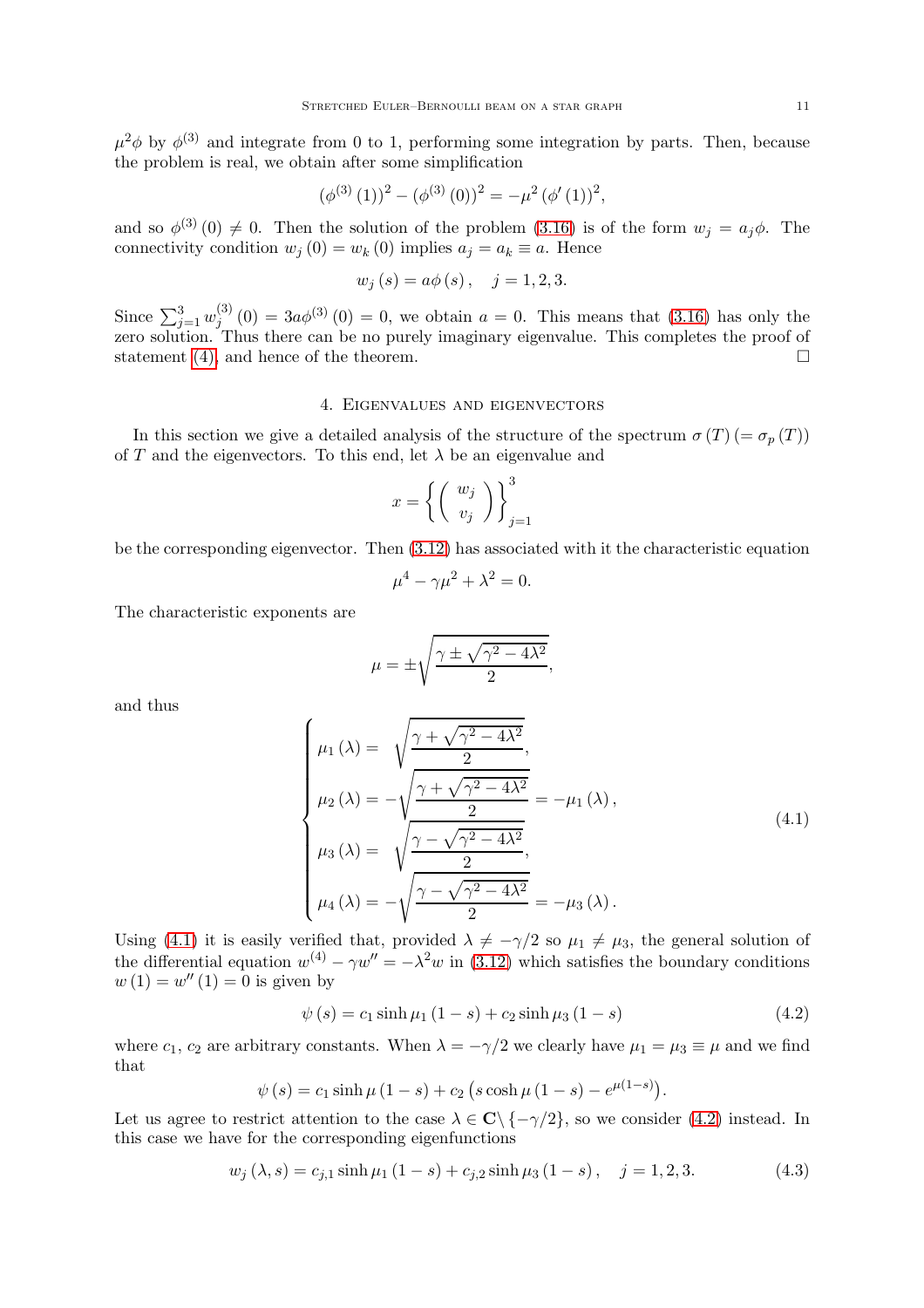Using the connectivity conditions  $w''_j(0) - (\alpha + \lambda \beta) w'_j(0) = 0$  and  $\sum_{j=1}^3 (w_j^{(3)})$  $j^{(0)}(0)-\gamma w'_{j}(0))=0,$ we then obtain the following equations:

$$
c_{j,1}\mu_1 [\mu_1 \sinh \mu_1 + (\alpha + \lambda \beta) \cosh \mu_1] + c_{j,2}\mu_3 [\mu_3 \sinh \mu_3 + (\alpha + \lambda \beta) \cosh \mu_3] = 0, \quad (4.4)
$$

$$
\left(\mu_1^3 \cosh \mu_1 - \gamma \mu_1 \cosh \mu_1\right) \sum_{j=1}^3 c_{j,1} + \left(\mu_3^3 \cosh \mu_3 - \gamma \mu_3 \cosh \mu_3\right) \sum_{j=1}^3 c_{j,2} = 0. \tag{4.5}
$$

We note from [\(4.1\)](#page-10-1) that  $\mu_1^2 + \mu_3^2 = \gamma$  and  $\mu_1 \mu_3 = \lambda$ . Substitution in [\(4.5\)](#page-11-0) and summing [\(4.4\)](#page-11-1) over  $j = 1, 2, 3$  yields the following system of algebraic equations for  $\sum_{j=1}^{3} c_{j,1}$ ,  $\sum_{j=1}^{3} c_{j,2}$ :

<span id="page-11-2"></span><span id="page-11-1"></span><span id="page-11-0"></span>
$$
\mu_3 \cosh \mu_1 \sum_{j=1}^3 c_{j,1} + \mu_1 \cosh \mu_3 \sum_{j=1}^3 c_{j,2} = 0,
$$
  

$$
[\mu_1^2 \sinh \mu_1 + (\alpha + \lambda \beta) \mu_1 \cosh \mu_1] \sum_{j=1}^3 c_{j,1}
$$
  

$$
+ [\mu_3^2 \sinh \mu_3 + (\alpha + \lambda \beta) \mu_3 \cosh \mu_3] \sum_{j=1}^3 c_{j,2} = 0.
$$
 (4.6)

We divide the discussion of the solutions of  $(4.6)$  into the treatment of two cases. Before going on to these, however, it will be convenient to derive a few intermediate results. Let us denote by  $D(\lambda)$  the determinant of the coefficient matrix formed by [\(4.6\)](#page-11-2). We then see easily that

<span id="page-11-6"></span>
$$
D(\lambda) = \mu_3^3 \cosh \mu_1 \sinh \mu_3 - \mu_1^3 \sinh \mu_1 \cosh \mu_3 + (\mu_3^2 - \mu_1^2) (\alpha + \lambda \beta) \cosh \mu_1 \cosh \mu_3. \tag{4.7}
$$

Let us set

<span id="page-11-4"></span>
$$
\sum_{j=1}^{3} c_{j,2} = -b\mu_1 \left[ \mu_1 \sinh \mu_1 + (\alpha + \lambda \beta) \cosh \mu_1 \right],
$$
 (4.8)

for some nonzero constant b. Then

<span id="page-11-5"></span>
$$
\sum_{j=1}^{3} c_{j,1} = b\mu_3 \left[ \mu_3 \sinh \mu_3 + (\alpha + \lambda \beta) \cosh \mu_3 \right].
$$
 (4.9)

The continuity condition  $w_j(0) = w_k(0) \equiv w(0)$  implies, together with [\(4.3\)](#page-10-3), that

<span id="page-11-3"></span>
$$
c_{j,1}\sinh\mu_1 + c_{j,2}\sinh\mu_3 = w(0). \tag{4.10}
$$

So it follows on summing  $(4.10)$  over  $j = 1, 2, 3$  and using  $(4.8)$ ,  $(4.9)$  that

$$
\sinh \mu_1 \left\{ b\mu_3 \left[ \mu_3 \sinh \mu_3 + (\alpha + \lambda \beta) \cosh \mu_3 \right] \right\}
$$
  
- 
$$
\sinh \mu_3 \left\{ b\mu_1 \left[ \mu_1 \sinh \mu_1 + (\alpha + \lambda \beta) \cosh \mu_1 \right] \right\} = 3w(0)
$$

and hence

$$
w\left( 0\right) =\frac{b}{3}H\left( \lambda\right) ,
$$

where  $H(\lambda)$  is given by

<span id="page-11-7"></span>
$$
H(\lambda) = (\mu_3^2 - \mu_1^2) \sinh \mu_1 \sinh \mu_3 + (\alpha + \lambda \beta) (\mu_3 \sinh \mu_1 \cosh \mu_3 - \mu_1 \cosh \mu_1 \sinh \mu_3). \tag{4.11}
$$

**Case 1.** We consider first the case of a nonzero solution pair  $\sum_{j=1}^{3} c_{j,1}$ ,  $\sum_{j=1}^{3} c_{j,2}$ . The necessary and sufficient condition for this is that  $D(\lambda) = 0$ . Solving the system of equations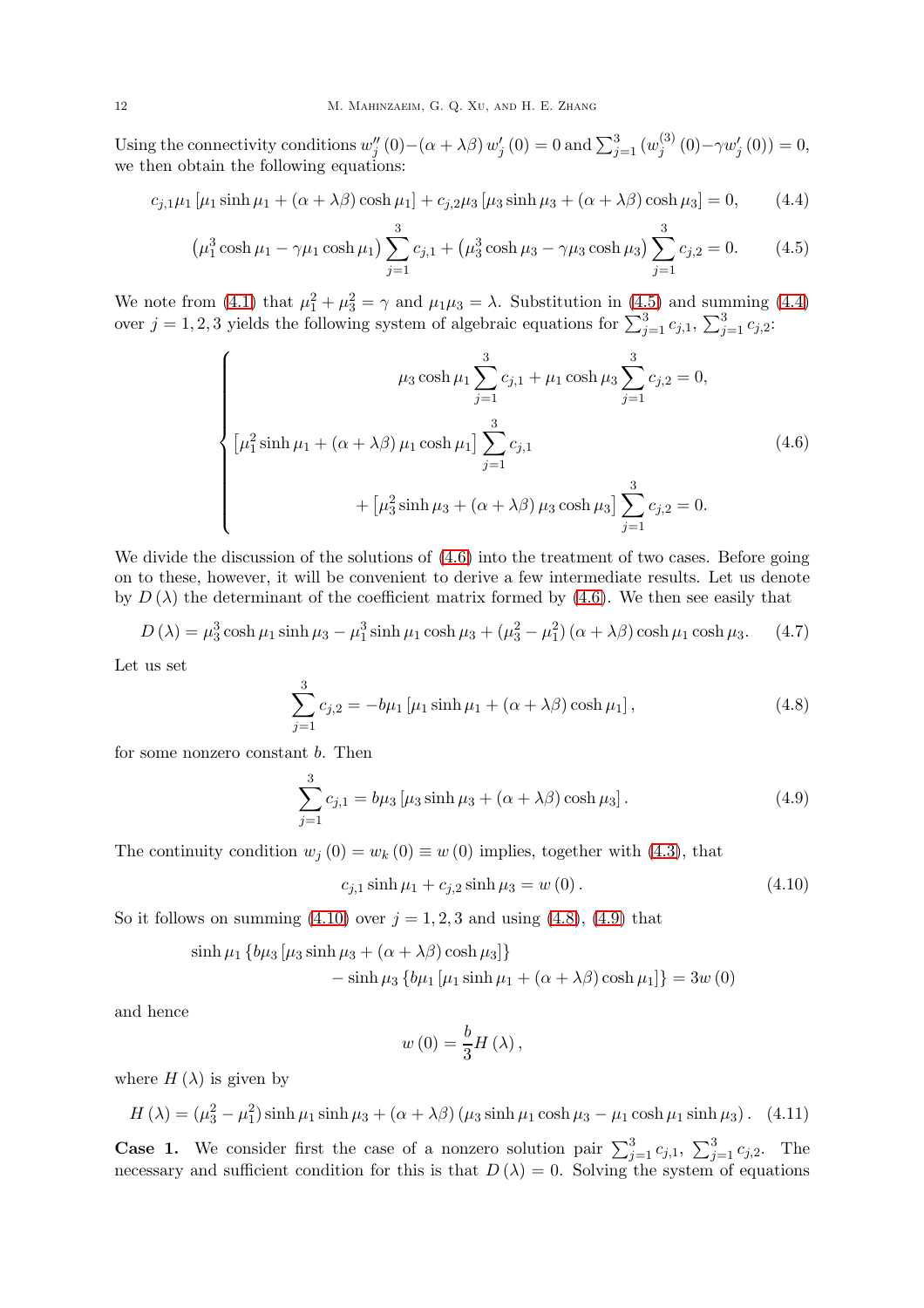given by [\(4.4\)](#page-11-1), [\(4.10\)](#page-11-3) for  $c_{j,1}$  and  $c_{j,2}$ , we have

<span id="page-12-0"></span>
$$
\begin{cases}\nc_{j,1} = \frac{b\mu_3^2 \left[\mu_3 \sinh \mu_3 + (\alpha + \lambda \beta) \cosh \mu_3\right] \cosh \mu_1}{3\mu_3 \cosh \mu_1}, \\
c_{j,2} = -\frac{b\mu_1^2 \left[\mu_1 \sinh \mu_1 + (\alpha + \lambda \beta) \cosh \mu_1\right] \cosh \mu_3}{3\mu_1 \cosh \mu_3}.\n\end{cases} \tag{4.12}
$$

Note that

 $\mu_3^2 \left[ \mu_3 \sinh \mu_3 + (\alpha + \lambda \beta) \cosh \mu_3 \right] \cosh \mu_1 = D(\lambda) + \mu_1^2 \left[ \mu_1 \sinh \mu_1 + (\alpha + \lambda \beta) \cosh \mu_1 \right] \cosh \mu_3.$ Let the nonzero constant  $b$  be defined as

$$
b = \frac{3c\mu_1\mu_3\cosh\mu_1\cosh\mu_3}{\mu_1^2[\mu_1\sinh\mu_1 + (\alpha + \lambda\beta)\cosh\mu_1]\cosh\mu_3}.
$$

It is easy to see then that [\(4.12\)](#page-12-0) simplifies to

<span id="page-12-1"></span>
$$
\begin{cases}\nc_{j,1} = c\mu_1 \cosh \mu_3, \\
c_{j,2} = -c\mu_3 \cosh \mu_1.\n\end{cases}
$$
\n(4.13)

Using [\(4.13\)](#page-12-1), [\(4.3\)](#page-10-3) becomes

<span id="page-12-2"></span>
$$
w_j(\lambda, s) = c(\mu_1 \cosh \mu_3 \sinh \mu_1 (1 - s) - \mu_3 \cosh \mu_1 \sinh \mu_3 (1 - s)), \quad j = 1, 2, 3,
$$
 (4.14)

and is verified to satisfy all the boundary and connectivity conditions. **Case 2.** We suppose now that the solution of [\(4.6\)](#page-11-2) is the zero solution, that is  $D(\lambda) \neq 0$ . From [\(4.10\)](#page-11-3) we then get that  $w(0) = 0$ . Nonzero solutions of the system of equations given by [\(4.4\)](#page-11-1), [\(4.10\)](#page-11-3) exist if and only if  $H(\lambda) = 0$ . Then, because  $\sinh \mu_1 \neq 0$  and  $\sinh \mu_3 \neq 0$ , we have

$$
c_{j,1} = -\frac{\sinh \mu_3}{\sinh \mu_1} c_{j,2}.
$$

Setting

$$
a_j = \frac{c_{j,1}}{\sinh \mu_3} = -\frac{c_{j,2}}{\sinh \mu_1}
$$

and recalling that here  $\sum_{j=1}^{3} c_{j,1} = \sum_{j=1}^{3} c_{j,2} = 0$ , we arrive at

$$
\sum_{j=1}^{3} a_j = \frac{1}{\sinh \mu_3} \sum_{j=1}^{3} c_{j,1} = -\frac{1}{\sinh \mu_1} \sum_{j=1}^{3} c_{j,2} = 0.
$$

In this case [\(4.3\)](#page-10-3) becomes

$$
w_j(\lambda, s) = a_j (\sinh \mu_3 \sinh \mu_1 (1 - s) - \sinh \mu_1 \sinh \mu_3 (1 - s)), \quad j = 1, 2, 3, \sum_{j=1}^3 a_j = 0.
$$

Again it can be verified that all the boundary and connectivity conditions are satisfied. Let us now write

$$
w_{1,j}(\lambda, s) = a_{1,j}\phi(\lambda, s), \quad w_{2,j}(\lambda, s) = a_{2,j}\phi(\lambda, s), \quad j = 1, 2, 3,
$$

where

<span id="page-12-3"></span>
$$
\phi(\lambda, s) = \sinh \mu_3 \sinh \mu_1 (1 - s) - \sinh \mu_1 \sinh \mu_3 (1 - s),
$$
  
\n
$$
\{a_{1,1}, a_{1,2}, a_{1,3}\} = \{-2, 1, 1\}, \quad \{a_{2,1}, a_{2,2}, a_{2,3}\} = \{0, 1, -1\}.
$$
\n(4.15)

The eigenvector x corresponding to  $\lambda$  can then be represented as

$$
x = \hat{a}x_1 + \hat{c}x_2, \quad \hat{a}, \hat{c} \in \mathbf{C},
$$

with

$$
x_1 = \left\{ \begin{pmatrix} w_{1,j}(\lambda, \cdot) \\ \lambda w_{1,j}(\lambda, \cdot) \end{pmatrix} \right\}_{j=1}^3, \quad x_2 = \left\{ \begin{pmatrix} w_{2,j}(\lambda, \cdot) \\ \lambda w_{2,j}(\lambda, \cdot) \end{pmatrix} \right\}_{j=1}^3.
$$

We summarise in the following result.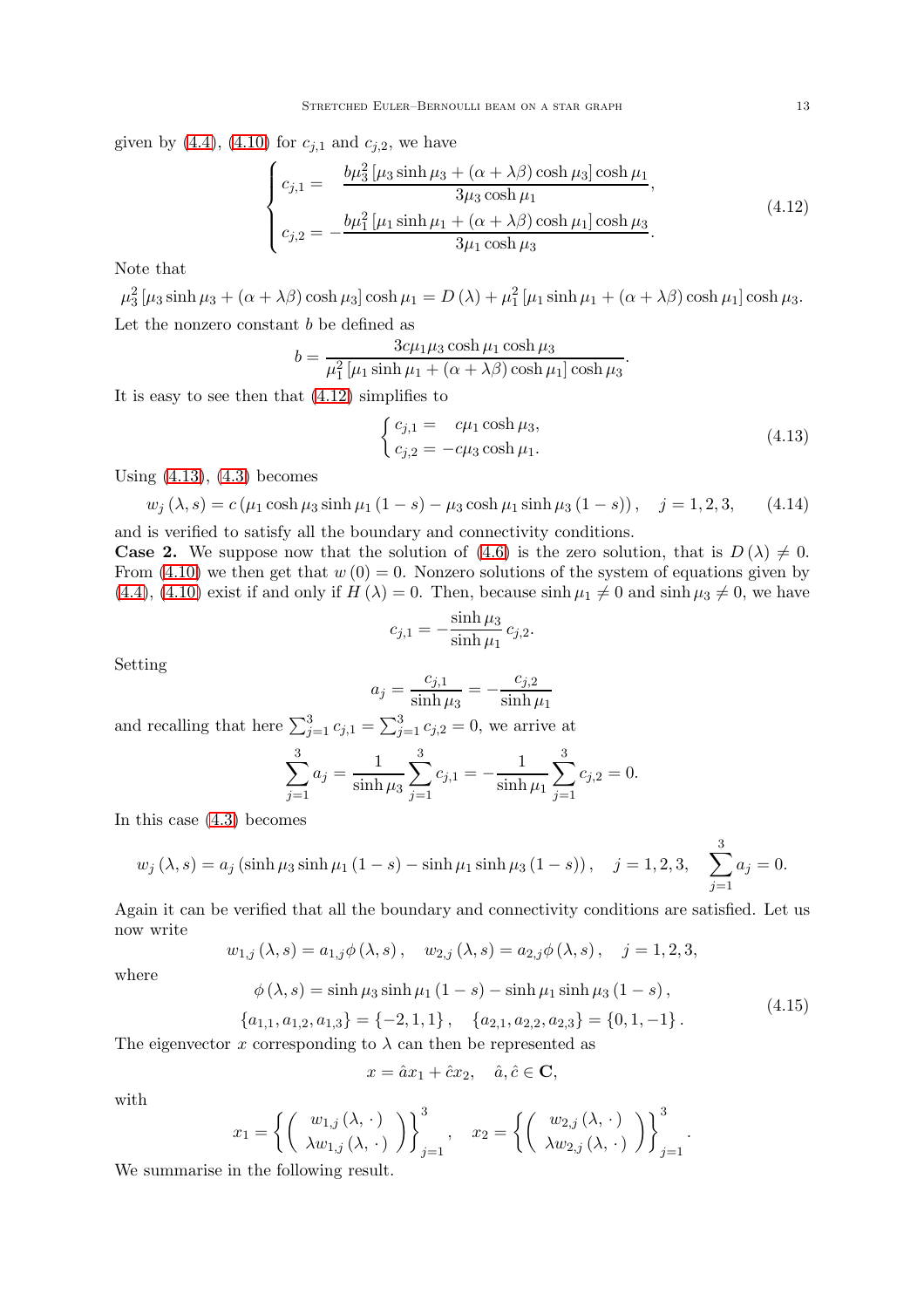<span id="page-13-2"></span>**Theorem 4.1.** Let  $\mu_r = \mu_r(\lambda)$ ,  $r = 1, 2, 3, 4$ , be defined as in [\(4.1\)](#page-10-1) for  $\lambda \in \mathbb{C} \setminus \{-\gamma/2\}$ , and let  $D(\lambda)$  and  $H(\lambda)$  be defined by [\(4.7\)](#page-11-6) and [\(4.11\)](#page-11-7), respectively. The spectrum of T has two branches,

$$
\sigma(T) = \sigma^{(1)}(T) \cup \sigma^{(2)}(T)
$$

where

$$
\sigma^{(1)}(T) = \{ \lambda \in \mathbf{C} \setminus \{ -\gamma/2 \} \mid D(\lambda) = 0 \}, \quad \sigma^{(2)}(T) = \{ \lambda \in \mathbf{C} \setminus \{ -\gamma/2 \} \mid H(\lambda) = 0 \}.
$$

For each  $\lambda \in \sigma^{(1)}(T)$  the corresponding eigenvector is

$$
x^{(1)} = \left\{ \left( \begin{array}{c} w_j(\lambda, \cdot) \\ \lambda w_j(\lambda, \cdot) \end{array} \right) \right\}_{j=1}^3
$$

,

where  $w_j(\lambda, \cdot)$  is given by [\(4.14\)](#page-12-2). For each  $\lambda \in \sigma^{(2)}(T)$  the corresponding eigenvector is of the form

$$
x^{(2)} = \hat{a}x_1 + \hat{c}x_2, \quad \hat{a}, \hat{c} \in \mathbf{C},
$$

with

$$
x_1 = \left\{ \begin{pmatrix} a_{1,j} \\ \lambda a_{1,j} \end{pmatrix} \right\}_{j=1}^3 \phi(\lambda, \cdot), \quad x_2 = \left\{ \begin{pmatrix} a_{2,j} \\ \lambda a_{2,j} \end{pmatrix} \right\}_{j=1}^3 \phi(\lambda, \cdot),
$$

where  $a_{1,j}$ ,  $a_{2,j}$ , and  $\phi(\lambda, \cdot)$  are given in [\(4.15\)](#page-12-3).

**Remark 4.1.** With the choice of eigenvectors  $x_1, x_2$  as in the theorem, one can verify directly that they form an orthogonal basis for the eigensubspace. Indeed, taking the inner product of  $x_1$  with  $x_2$  yields

$$
(x_1, x_2)
$$
  
=  $\sum_{j=1}^{3} a_{1,j} \overline{a_{2,j}} \left( \int_0^1 |\phi''(\lambda, s)|^2 ds + \alpha |\phi'(\lambda, 0)|^2 \right) + \gamma \sum_{j=1}^{3} a_{1,j} \overline{a_{2,j}} \int_0^1 |\phi'(\lambda, s)|^2 ds$   
+  $\sum_{j=1}^{3} a_{1,j} \overline{a_{2,j}} \int_0^1 |\lambda \phi(\lambda, s)|^2 ds$   
=  $\left( \int_0^1 |\phi''(\lambda, s)|^2 ds + \alpha |\phi'(\lambda, 0)|^2 + \gamma \int_0^1 |\phi'(\lambda, s)|^2 ds + \int_0^1 |\lambda \phi(\lambda, s)|^2 ds \right) \sum_{j=1}^{3} a_{1,j} \overline{a_{2,j}}$ 

<span id="page-13-0"></span>which in view of the choice of constants  $a_{1,i}$ ,  $a_{2,i}$  as in [\(4.15\)](#page-12-3) obviously implies  $(x_1, x_2) = 0$ .

# 5. Asymptotics of eigenvalues

Our main task in this section will be to investigate, by analysis of the asymptotic zeros of D and H given by [\(4.7\)](#page-11-6) and [\(4.11\)](#page-11-7), respectively, how the two branches  $\sigma^{(1)}(T)$  and  $\sigma^{(2)}(T)$ of eigenvalues of the system operator  $T$  behave asymptotically. The standard procedure in analytic function theory for such an undertaking (see [\[18](#page-24-2)], for example) involves use of Rouche's theorem to count the number of zeros of an analytic function inside a contour, and then steadily subdivide the region enclosed by the contour until the zeros are determined. This approach, however, will become unnecessarily complicated when the analytic function may be written down in closed form, as in the cases here. So, instead, we use the explicit forms of  $D(\lambda)$ ,  $H(\lambda)$ and then proceed to derive the asymptotic zeros by means of a lengthy, but direct, computation.

In the course of our analysis it will frequently be useful to write

$$
\mu_3 - \mu_1 = (i - 1)\rho, \quad \mu_1 + \mu_3 = (1 + i)\rho
$$

for some (yet to be determined) parameter  $\rho$ , leading to the relationships

<span id="page-13-1"></span>
$$
\begin{cases}\n\mu_3 = i\rho, & \mu_3^2 = -\rho^2, & \mu_3^3 = -i\rho^3, \\
\mu_1 = \rho, & \mu_1^2 = \rho^2, & \mu_1^3 = \rho^3,\n\end{cases}
$$
\n(5.1)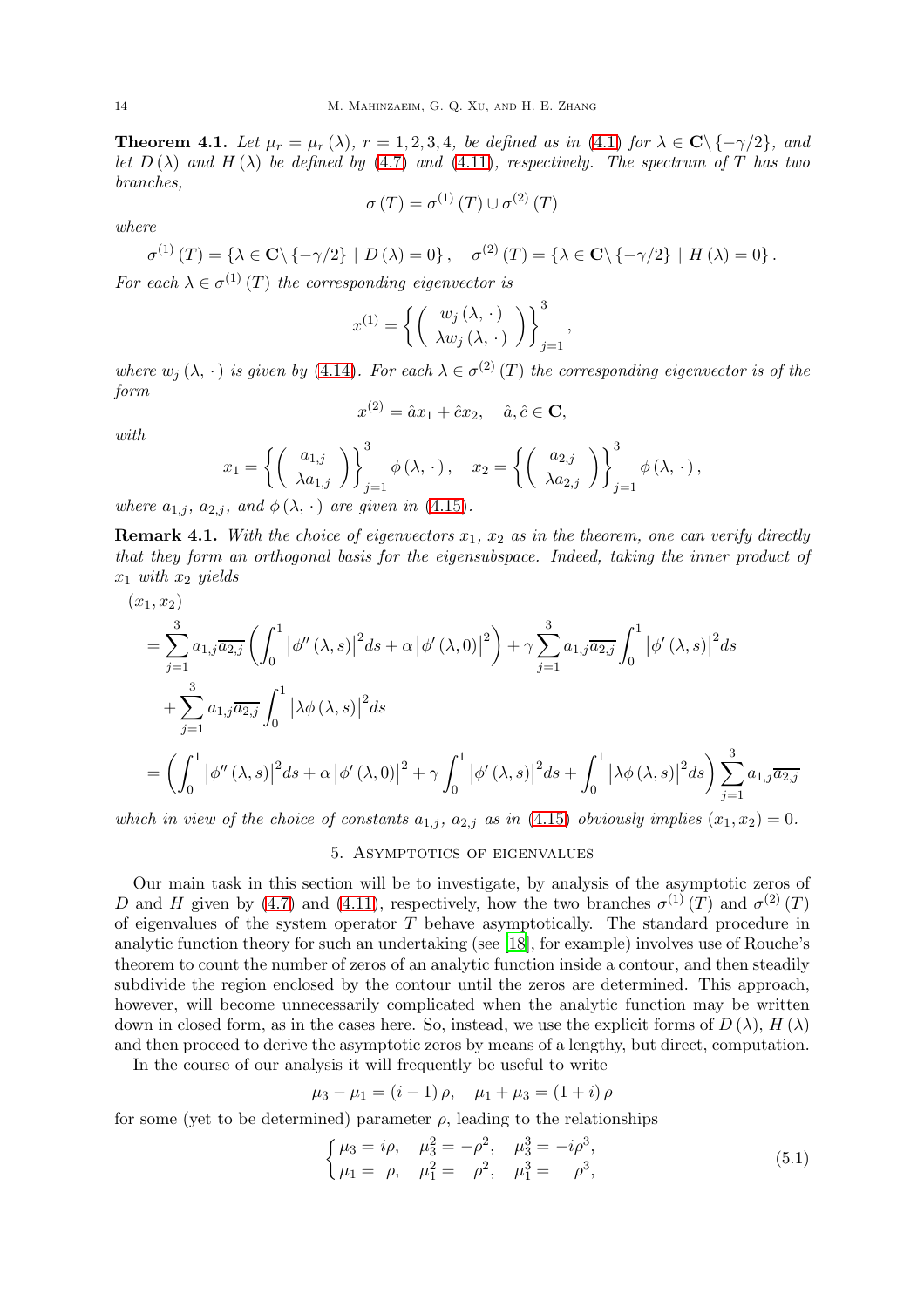and note that

<span id="page-14-0"></span>
$$
\lambda = \mu_1 \mu_3 = i \rho^2. \tag{5.2}
$$

We know from Theorem [3.2](#page-8-1) that the eigenvalues of  $T$  lie in the closed left half-plane and are symmetric about the real axis. So we suppose that  $\pi/2 \le \arg \lambda \le \pi$  and, with [\(5.2\)](#page-14-0) assumed, we may thus suppose throughout the rest of the section that  $0 \le \arg \rho \le \pi/2$ .

5.1. Asymptotic zeros of  $D(\lambda)$ . We begin by listing two elementary formulae that are needed in what follows:

$$
sinh (x + y) = sinh x cosh y + cosh x sinh y,
$$
  

$$
cosh (x + y) = cosh x cosh y + sinh x sinh y.
$$

Let us use these to rewrite the expression for  $D(\lambda)$  as

$$
2D(\lambda) = (\mu_3^3 - \mu_1^3) \sinh (\mu_1 + \mu_3) + (\mu_1^3 + \mu_3^3) \sinh (\mu_3 - \mu_1) + (\mu_3^2 - \mu_1^2) (\alpha + \lambda \beta) (\cosh (\mu_1 + \mu_3) + \cosh (\mu_3 - \mu_1)).
$$
 (5.3)

<span id="page-14-1"></span>The asymptotic zeros of D are investigated in three steps.

Step 1. We first determine the roots of the equation

$$
\cosh(1 + i)\rho + \cosh(i - 1)\rho = 0.
$$

We may equivalently write that

$$
-1 = \frac{\cosh(i-1)\,\rho}{\cosh(1+i)\,\rho},
$$

which in the sector  $0 \le \arg \rho \le \pi/2$  has the roots

$$
\rho_n = (n + 1/2) \pi, \quad n \in \mathbf{N}.
$$

So in this case we have

<span id="page-14-3"></span>
$$
\sinh (i-1) \rho_n = \sinh (1+i) \rho_n, \quad \cosh (i-1) \rho_n = -\cosh (1+i) \rho_n. \tag{5.4}
$$

<span id="page-14-5"></span>**Step 2.** Let the sequence  $\{\lambda_n\}$  represent the zeros of D, where the  $\lambda_n$  are considered in the neighbourhoods of the  $i\rho_n^2$ . Setting

$$
\tilde{\rho}_n = \rho_n + \xi_n, \quad n \in \mathbf{N},
$$

where the  $\xi_n$  will be determined shortly, writing  $\tilde{\rho}_n$  in place of  $\rho$  in [\(5.1\)](#page-13-1) and [\(5.2\)](#page-14-0), and substituting the relevant relationships in [\(5.3\)](#page-14-1) we get

$$
2D(\lambda_n) = -\tilde{\rho}_n^3 (1+i) \sinh(1+i) \tilde{\rho}_n - \tilde{\rho}_n^3 (i-1) \sinh(i-1) \tilde{\rho}_n - 2\tilde{\rho}_n^2 (\alpha + i\tilde{\rho}_n^2 \beta) (\cosh(1+i) \tilde{\rho}_n + \cosh(i-1) \tilde{\rho}_n).
$$

The characteristic equation  $2D(\lambda_n) = 0$  then becomes

$$
0 = -\tilde{\rho}_n (1+i) \sinh (1+i) \tilde{\rho}_n - \tilde{\rho}_n (i-1) \sinh (i-1) \tilde{\rho}_n
$$
  
- 2 (\alpha + i\tilde{\rho}\_n^2 \beta) (cosh (1+i) \tilde{\rho}\_n + cosh (i-1) \tilde{\rho}\_n),

or equivalently

<span id="page-14-2"></span>
$$
\frac{-\tilde{\rho}_n}{2\left(\alpha+i\tilde{\rho}_n^2\beta\right)} = \frac{\cosh\left(1+i\right)\tilde{\rho}_n + \cosh\left(i-1\right)\tilde{\rho}_n}{\left(1+i\right)\sinh\left(1+i\right)\tilde{\rho}_n + \left(i-1\right)\sinh\left(i-1\right)\tilde{\rho}_n}.\tag{5.5}
$$

We now use [\(5.5\)](#page-14-2) to determine the asymptotic behaviour of the  $\xi_n$ . For  $\rho_n$  sufficiently large we can simplify our calculations below by noting that

<span id="page-14-4"></span>
$$
\tanh (1 + i) \rho_n = \frac{\sinh (1 + i) \rho_n}{\cosh (1 + i) \rho_n} = 1 + \mathcal{O} (e^{-2\rho_n}),
$$
  

$$
\tanh (1 + i) \rho_n \sim 1.
$$
 (5.6)

so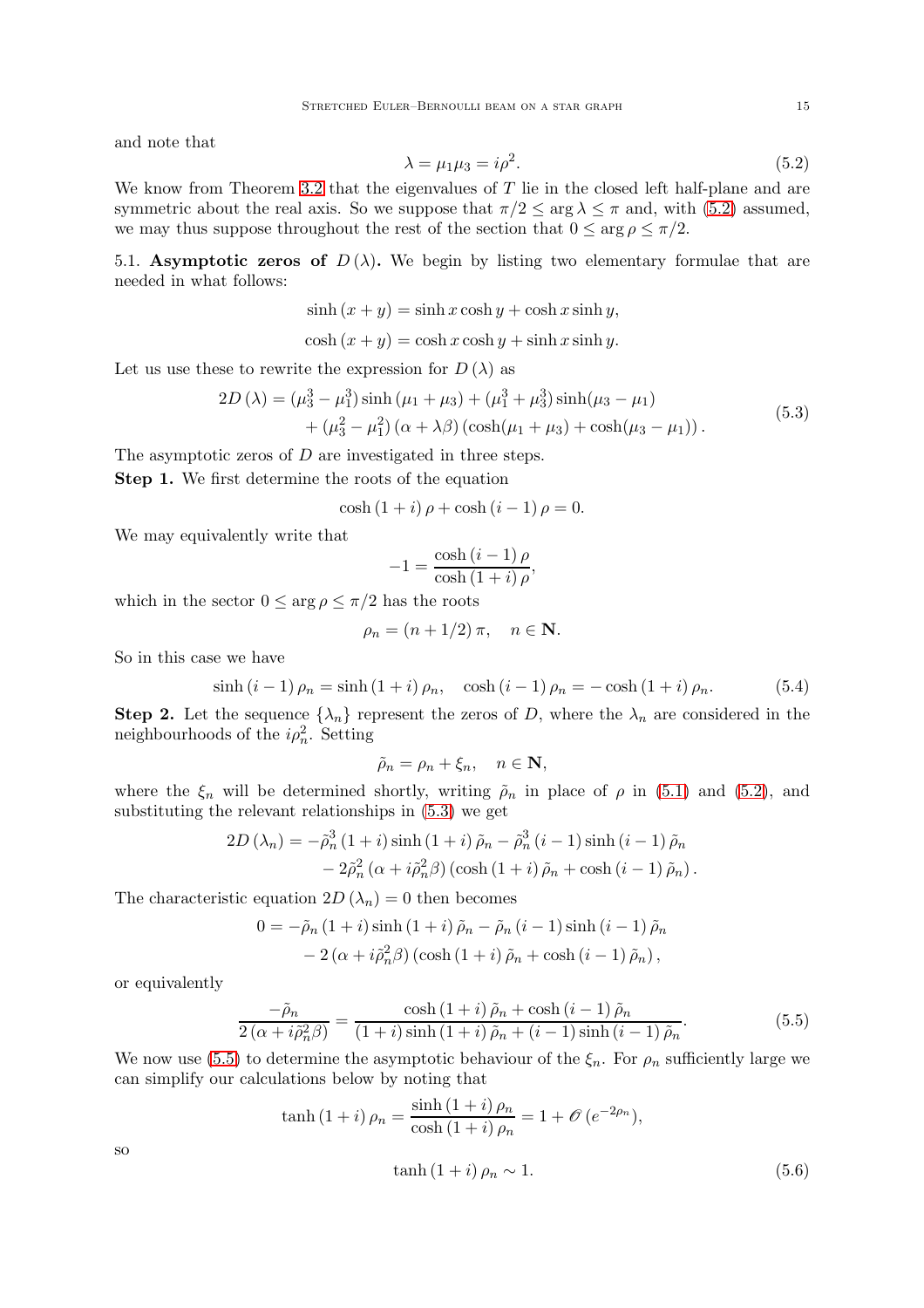We proceed now to estimate the right-hand side of [\(5.5\)](#page-14-2). Consider first the numerator. A straightforward calculation using [\(5.4\)](#page-14-3), [\(5.6\)](#page-14-4) shows that for large  $\rho_n$ 

$$
\cosh(1+i)\tilde{\rho}_n + \cosh(i-1)\tilde{\rho}_n
$$
  
~  $\sim \cosh(1+i)\rho_n(\cosh(1+i)\xi_n - \cosh(i-1)\xi_n$   
+  $\sinh(1+i)\xi_n + \sinh(i-1)\xi_n$ )  
=  $2e^{\xi_n}\sinh i\xi_n \cosh(1+i)\rho_n$ .

Likewise the denominator in the right-hand side of [\(5.5\)](#page-14-2) can be written as

$$
(1+i)\sinh(1+i)\tilde{\rho}_n + (i-1)\sinh(i-1)\tilde{\rho}_n
$$
  
~  $\sim \cosh(1+i)\rho_n [(1+i)(\sinh(1+i)\xi_n + \cosh(1+i)\xi_n)$   
~  $-(i-1)(\sinh(i-1)\xi_n - \cosh(i-1)\xi_n)]$   
=  $2e^{\xi_n} (\sinh i\xi_n + i\cosh i\xi_n) \cosh(1+i)\rho_n.$ 

So the right-hand side of [\(5.5\)](#page-14-2) becomes

$$
\frac{\cosh\left(1+i\right)\tilde{\rho}_n+\cosh\left(i-1\right)\tilde{\rho}_n}{\left(1+i\right)\sinh\left(1+i\right)\tilde{\rho}_n+\left(i-1\right)\sinh\left(i-1\right)\tilde{\rho}_n} \sim \frac{\sinh i\xi_n}{\sinh i\xi_n+i\cosh i\xi_n}
$$

from which it is clear that  $\xi_n$  is bounded for large n. In fact, for small  $\xi_n$ , we can write [\(5.5\)](#page-14-2) as

<span id="page-15-0"></span>
$$
\frac{-\tilde{\rho}_n}{2\left(\alpha+i\tilde{\rho}_n^2\beta\right)} \sim \xi_n. \tag{5.7}
$$

To see how the left-hand side of [\(5.7\)](#page-15-0) behaves asymptotically we observe that

$$
\frac{\tilde{\rho}_n}{\alpha + i \tilde{\rho}_n^2 \beta} = -\frac{i}{\tilde{\rho}_n \beta} \left[ 1 + \frac{1}{\tilde{\rho}_n^2} \left( \frac{i\alpha}{\beta} \right) + \frac{1}{\tilde{\rho}_n^4} \left( \frac{i\alpha}{\beta} \right)^2 + \cdots \right] = -\frac{i}{\tilde{\rho}_n \beta} + \mathcal{O}\left(\tilde{\rho}_n^{-3}\right),
$$

wherein

$$
\frac{1}{\tilde{\rho}_n} = \frac{1}{\rho_n + \xi_n} = \frac{1}{\rho_n} \left[ 1 + \left( -\frac{\xi}{\rho_n} \right) + \left( -\frac{\xi}{\rho_n} \right)^2 + \cdots \right].
$$

We may, therefore, replace [\(5.7\)](#page-15-0) by

$$
\frac{i}{2\rho_n\beta} - \frac{i\xi_n}{2\rho_n^2\beta} + \mathcal{O}\left(\rho_n^{-3}\right) \sim \xi_n
$$

which leads to

$$
\xi_n \sim \frac{i\rho_n}{i + 2\rho_n^2 \beta} + \mathcal{O}\left(\rho_n^{-3}\right) = \frac{i}{2\rho_n \beta} \left[1 + \frac{1}{\rho_n^2} \left(-\frac{i}{2\beta}\right) + \frac{1}{\rho_n^4} \left(-\frac{i}{2\beta}\right)^2 + \cdots\right] + \mathcal{O}\left(\rho_n^{-3}\right)
$$

$$
= \frac{i}{2\rho_n \beta} + \mathcal{O}\left(\rho_n^{-3}\right).
$$

<span id="page-15-1"></span>**Step 3.** An easy calculation, taking into account that  $\lambda_n = i\tilde{\rho}_n^2 = i(\rho_n + \xi_n)^2$ , shows that the eigenvalues belonging to the first branch  $\sigma^{(1)}(T)$  of the spectrum have the following asymptotic distribution as  $n \to \infty$ :

<span id="page-15-2"></span>
$$
\lambda_n = -\frac{1}{\beta} + i\rho_n^2 + \mathcal{O}(\rho_n^{-2}), \quad \rho_n = (n+1/2)\,\pi. \tag{5.8}
$$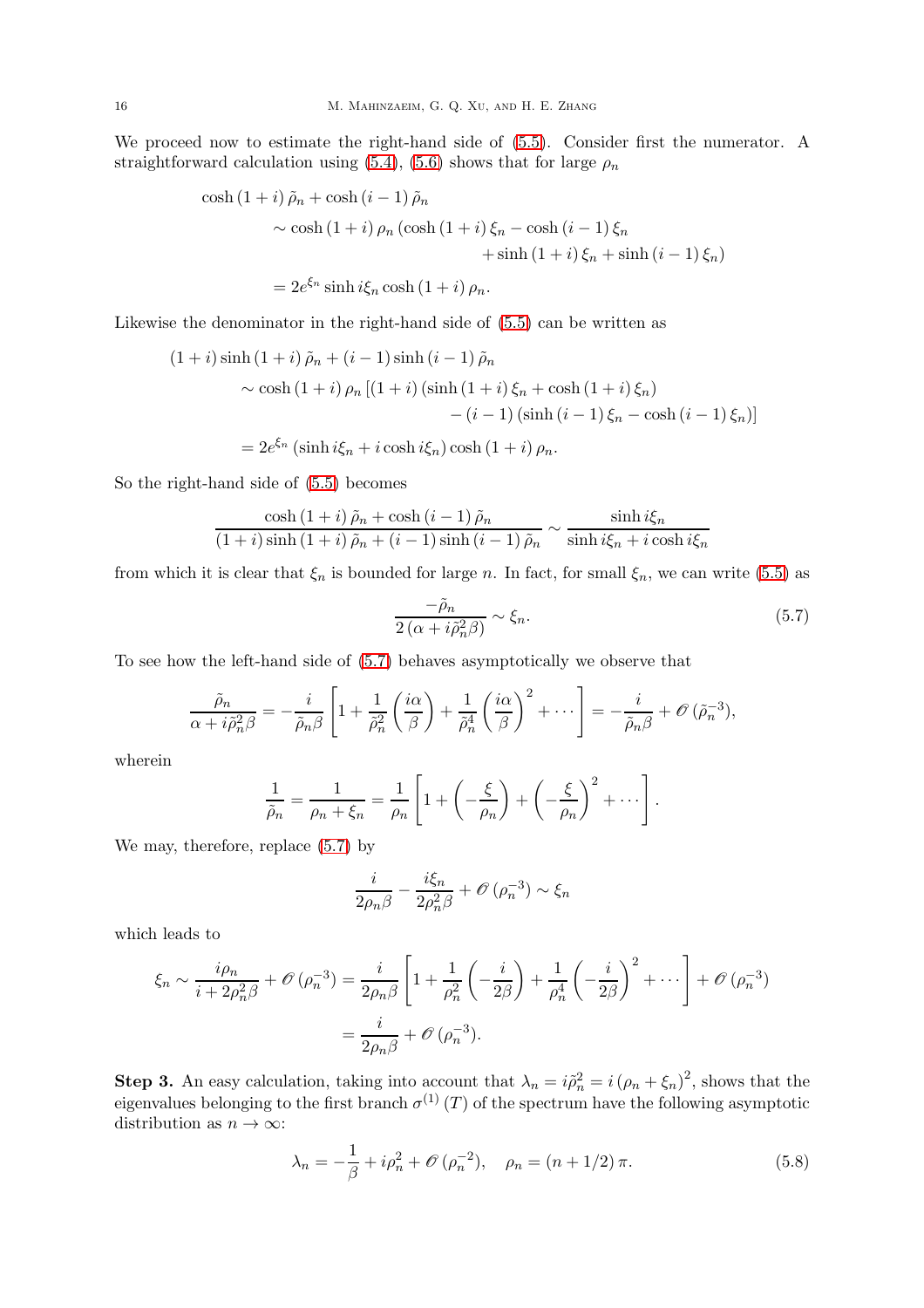5.2. Asymptotic zeros of  $H(\lambda)$ . We turn now to the asymptotic zeros of H. Again we proceed in three steps.

Step 1. First the roots of the equation

<span id="page-16-0"></span>
$$
i\sinh\rho\cosh i\rho - \cosh\rho\sinh i\rho = 0\tag{5.9}
$$

are determined. A formal manipulation using

$$
2i\sinh\rho\cosh i\rho - 2\cosh\rho\sinh i\rho = i\left(\sinh\left(1+i\right)\rho - \sinh\left(i-1\right)\rho\right) - \sinh\left(1+i\right)\rho - \sinh\left(i-1\right)\rho = (i-1)\sinh\left(1+i\right)\rho - \left(1+i\right)\sinh\left(i-1\right)\rho
$$

shows that [\(5.9\)](#page-16-0) is equivalent to

$$
i = \frac{\sinh (i - 1)\rho}{\sinh (1 + i)\rho} = -\frac{e^{-2i\rho} - e^{-2\rho}}{1 - e^{-2i\rho} - e^{-2i\rho}} = -e^{-2i\rho} + \mathcal{O}(e^{-2\rho}).
$$

The roots are

$$
\rho_n = (n + 1/4) \pi + \varepsilon_n, \quad n \in \mathbf{N},
$$

where  $\varepsilon_n = \mathcal{O}(e^{-2\rho_n})$ . In this case

<span id="page-16-1"></span>
$$
\frac{\sinh(i-1)\,\rho_n}{\sinh(1+i)\,\rho_n} = i, \quad \frac{\cosh(i-1)\,\rho_n}{\cosh(1+i)\,\rho_n} = -i\,(1+\mathcal{O}\,(e^{-2\rho_n})).\tag{5.10}
$$

On the other hand, we know that

<span id="page-16-2"></span>
$$
\tanh(1+i)\,\rho_n = 1 + \mathcal{O}\left(e^{-2\rho_n}\right). \tag{5.11}
$$

In the next step we will use  $(5.10)$  and  $(5.11)$  in our calculations.

**Step [2](#page-14-5).** Let the sequence  $\{\lambda_n\}$  represent the zeros of H. We proceed as in Step 2 of the previous subsection, setting

$$
\tilde{\rho}_n = \rho_n + \xi_n, \quad n \in \mathbf{N},
$$

with the  $\xi_n$  yet to be determined. So as before, writing  $\tilde{\rho}_n$  in place of  $\rho$  in [\(5.1\)](#page-13-1) and using the relationships in [\(4.11\)](#page-11-7), we obtain

$$
H(\lambda_n) = -2\tilde{\rho}_n^2 \sinh \tilde{\rho}_n \sinh i\tilde{\rho}_n + (\alpha + i\tilde{\rho}_n^2 \beta) (i\tilde{\rho}_n \sinh \tilde{\rho}_n \cosh i\tilde{\rho}_n - \tilde{\rho}_n \cosh \tilde{\rho}_n \sinh i\tilde{\rho}_n).
$$

The characteristic equation  $H(\lambda_n) = 0$  then reads

$$
-2\tilde{\rho}_n\sinh\tilde{\rho}_n\sinh i\tilde{\rho}_n + (\alpha + i\tilde{\rho}_n^2\beta)(i\sinh\tilde{\rho}_n\cosh i\tilde{\rho}_n - \cosh\tilde{\rho}_n\sinh i\tilde{\rho}_n) = 0,
$$

which is equivalent to

<span id="page-16-3"></span>
$$
\frac{2\tilde{\rho}_n}{\alpha + i\tilde{\rho}_n^2 \beta} = \frac{i \sinh \tilde{\rho}_n \cosh i\tilde{\rho}_n - \cosh \tilde{\rho}_n \sinh i\tilde{\rho}_n}{\sinh \tilde{\rho}_n \sinh i\tilde{\rho}_n}.
$$
(5.12)

Let us estimate the right-hand side of  $(5.12)$  and begin with the numerator. Using  $(5.10)$ , [\(5.11\)](#page-16-2), we obtain after some straightforward computations

$$
2i\sinh \tilde{\rho}_n \cosh i\tilde{\rho}_n - 2\cosh \tilde{\rho}_n \sinh i\tilde{\rho}_n
$$
  
=  $(i - 1)\cosh (1 + i)\rho_n (\cosh (1 + i)\xi_n - \cosh (i - 1)\xi_n$   
+  $\sinh (1 + i)\xi_n + \sinh (i - 1)\xi_n) + \mathcal{O}(e^{-\rho_n})$   
=  $2e^{\xi_n} (i - 1)\sinh i\xi_n \cosh (1 + i)\rho_n + \mathcal{O}(e^{-\rho_n}),$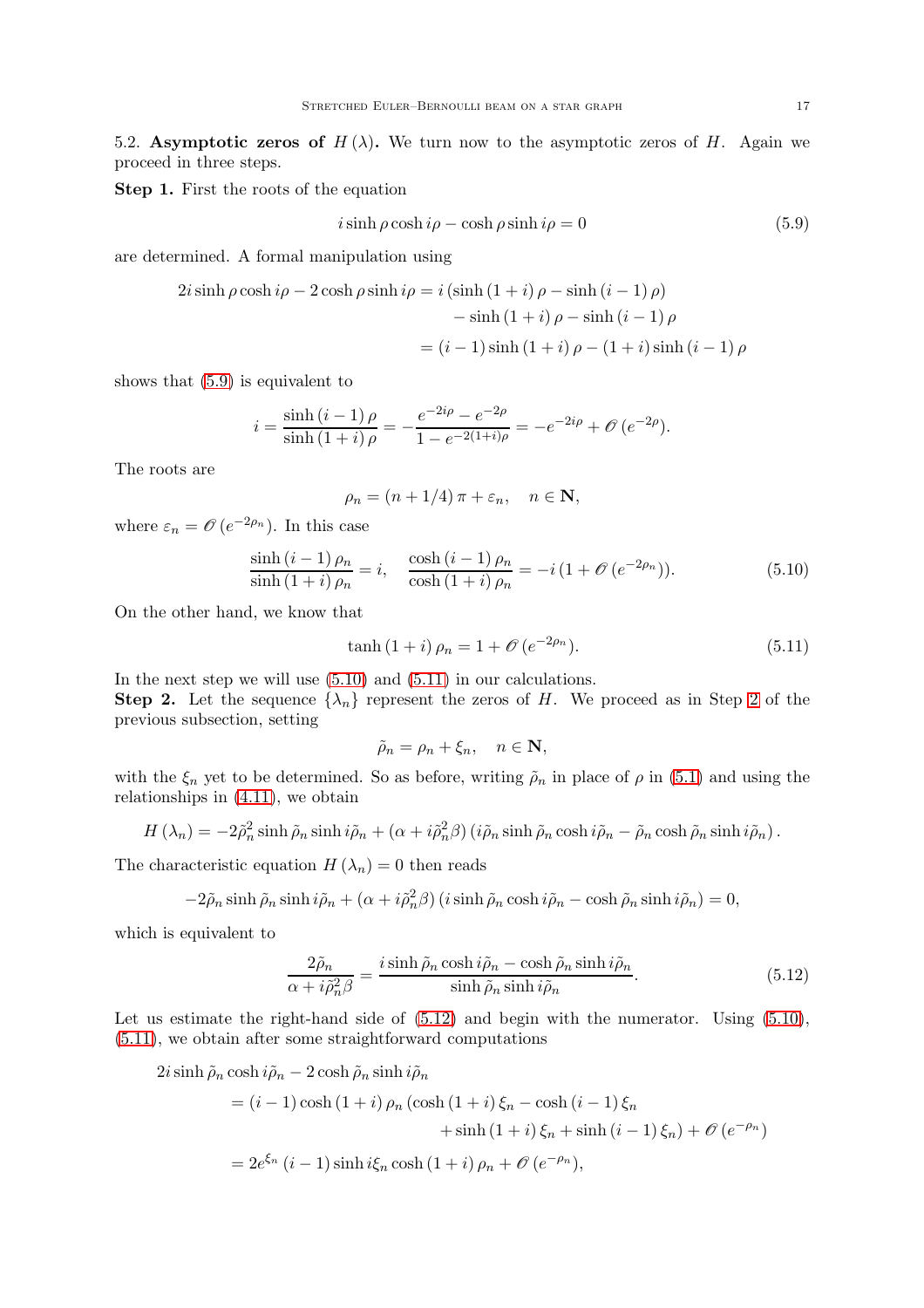Likewise, considering the denominator in the right-hand side of [\(5.12\)](#page-16-3),

$$
2\sinh \tilde{\rho}_n \sinh i \tilde{\rho}_n
$$

$$
= \cosh(1+i)\rho_n(\cosh(1+i)\xi_n + i\cosh(i-1)\xi_n
$$
  
+ sinh (1+i)\xi\_n - i sinh (i-1)\xi\_n) +  $\mathcal{O}(e^{-\rho_n})$   
=  $-e^{\xi_n}(i-1)(\sinh i\xi_n + i\cosh i\xi_n)\cosh(1+i)\rho_n + \mathcal{O}(e^{-\rho_n}).$ 

,

Thus, for large  $\rho_n$ , the right-hand side of [\(5.12\)](#page-16-3) becomes

$$
\frac{i\sinh\tilde{\rho}_n\cosh i\tilde{\rho}_n - \cosh\tilde{\rho}_n\sinh i\tilde{\rho}_n}{\sinh\tilde{\rho}_n\sinh i\tilde{\rho}_n} \sim \frac{-2\sinh i\xi_n}{\sinh i\xi_n + i\cosh i\xi_n}
$$

and so, for small  $\xi_n$ , we obtain by arguments similar to those given in the previous subsection (in Step [2\)](#page-14-5)

$$
\xi_n \sim \frac{i}{\rho_n \beta} + \mathcal{O}\left(\rho_n^{-3}\right).
$$

Step 3. A calculation entirely analogues to that in Step [3](#page-15-1) leading to [\(5.8\)](#page-15-2) shows that the eigenvalues belonging to the second branch  $\sigma^{(2)}(T)$  of the spectrum have the following asymptotic distribution as  $n \to \infty$ :

$$
\lambda_n = -\frac{2}{\beta} + i\rho_n^2 + \mathcal{O}(\rho_n^{-2}), \quad \rho_n = (n+1/4)\,\pi + \varepsilon_n, \quad \varepsilon_n = \mathcal{O}(e^{-2n\pi}).
$$

The results developed in this section so far, together with Theorems [3.2](#page-8-1) and [4.1,](#page-13-2) prove the following theorem.

<span id="page-17-0"></span>**Theorem 5.1.** The system operator T as defined by [\(2.7\)](#page-4-1), [\(2.8\)](#page-4-2) with  $\gamma > 0$  has two branches of normal eigenvalues,

$$
\sigma(T) = \sigma^{(1)}(T) \cup \sigma^{(2)}(T) = {\lambda_{\pm n}^{(1)}}_{n=0}^{\infty} \cup {\lambda_{\pm n}^{(2)}}_{n=0}^{\infty}
$$

where the sequence  $\{\lambda_{\pm n}^{(1)}\}$  $\binom{11}{\pm n}_{n=0}^{\infty}$  is given by

$$
\lambda_{\pm n}^{(1)} = -\frac{1}{\beta} \pm i \, (\rho_n^{(1)})^2 + \mathcal{O}\left((\rho_n^{(1)})^{-2}\right), \quad n \to \infty,
$$

$$
\rho_n^{(1)} = (n+1/2) \, \pi, \quad n \in \mathbb{N},
$$

and the sequence  $\{\lambda_{\pm n}^{(2)}\}$  $\binom{2}{\pm n}_{n=0}^{\infty}$  is given by

$$
\lambda_{\pm n}^{(2)} = -\frac{2}{\beta} \pm i \, (\rho_n^{(2)})^2 + \mathcal{O}\left((\rho_n^{(2)})^{-2}\right), \quad n \to \infty,
$$
  

$$
\rho_n^{(2)} = (n + 1/4) \, \pi + \varepsilon_n, \quad \varepsilon_n = \mathcal{O}\left(e^{-2n\pi}\right), \quad n \in \mathbb{N}.
$$

The eigenvalues can be properly enumerated (see below), such that the spectrum  $\sigma(T)$  is so ordered that

$$
\mathop{\rm Im}\nolimits\lambda^{(2)}_0<\mathop{\rm Im}\nolimits\lambda^{(1)}_0<\mathop{\rm Im}\nolimits\lambda^{(2)}_1<\mathop{\rm Im}\nolimits\lambda^{(1)}_1<\cdots<\mathop{\rm Im}\nolimits\lambda^{(2)}_n<\mathop{\rm Im}\nolimits\lambda^{(1)}_n<\mathop{\rm Im}\nolimits\lambda^{(2)}_{n+1}<\mathop{\rm Im}\nolimits\lambda^{(1)}_{n+1}<\cdots.
$$

We remark that the enumeration is said to be *proper* if (i) the algebraic multiplicities are taken into account; (ii)  $\lambda_{-n} = \overline{\lambda_n}$  whenever Im  $\lambda_n \neq 0$ ; (iii)  $0 \leq \text{Im } \lambda_n \leq \text{Im } \lambda_{n+1}$ ; and (iv) there are two points  $\lambda_{+0}$  and  $\lambda_{-0}$ . Such an enumeration gives a sequence  $\{\lambda_n\}$  of real or complex numbers, where  $\{\text{Im }\lambda_n\}$  is a nondecreasing sequence, with infinitely many vertical asymptotes; that is, a sequence of real or complex numbers with  $|\lambda_n| \to \infty$  as  $n \to \infty$  and some constant h such that  $|\text{Re }\lambda_n| \leq h$ .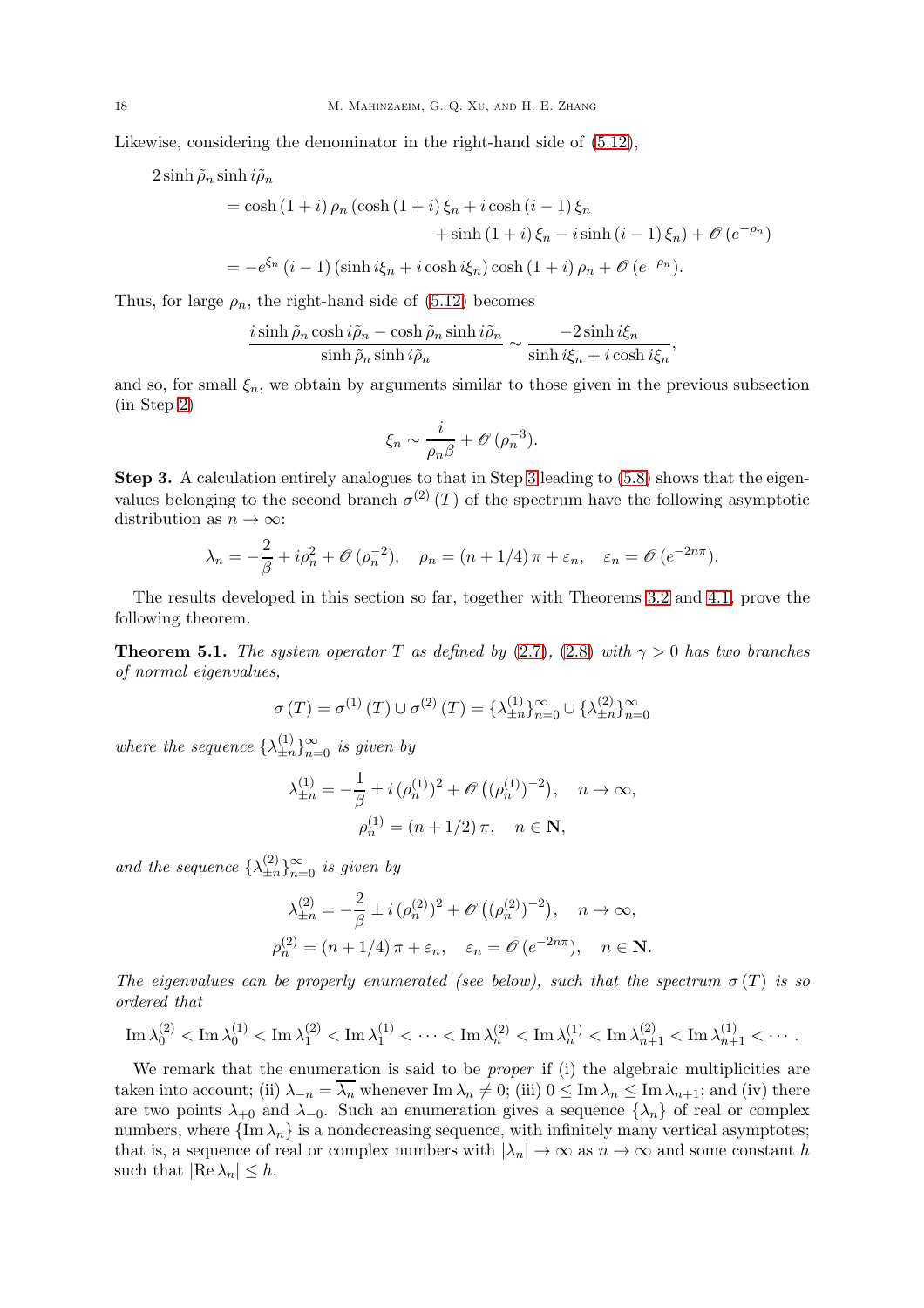5.3. Multiplicity of eigenvalues. We shall now determine the multiplicity of each eigenvalue of T. For this it is useful to consider the "adjoint" spectral problem of  $(3.13)$  (\* denoting adjoint)

<span id="page-18-0"></span>
$$
\mathcal{P}^*(\lambda) z = (\overline{\lambda}I - T^*) z = 0, \quad z \in \mathcal{D}(T^*), \tag{5.13}
$$

for then the method of proof used in [\[24](#page-24-13), Corollary 4.2.2] may be followed to show that for any eigenvector x associated with  $\lambda$  there is a nontrivial element  $z \in \text{ker}(\lambda I - T^*)$  such that  $(x, z) \neq 0$ . Thus  $\lambda$  is a simple, respectively semisimple, eigenvalue if dim ker  $(\lambda I - T) = 1$ , respectively dim ker  $(\lambda I - T) \neq 1$ .

The following characterisation of the adjoint of T will be required in the derivation to follow.

**Lemma 5.1.** The adjoint  $T^*$  of  $T$  is given by

$$
T^*z = -\left\{ \left( \begin{array}{c} \tilde{v}_j \\ -\tilde{w}_j^{(4)} + \gamma \tilde{w}_j'' \end{array} \right) \right\}_{j=1}^3, \quad z \in \mathcal{D}(T^*),
$$

where

$$
\boldsymbol{D}(T^*) = \left\{ z = \{z_j\}_{j=1}^3 \in \mathbb{X} \; \left| \; \begin{array}{c} z_j = \left( \begin{array}{c} \tilde{w}_j \\ \tilde{v}_j \end{array} \right) \in (\boldsymbol{W}_2^4(0,1) \cap \hat{\boldsymbol{W}}_2^2(0,1)) \times \hat{\boldsymbol{W}}_2^2(0,1) \,, \\ \tilde{w}_j''(1) = 0, \quad \tilde{w}_j''(0) - \alpha \tilde{w}_j'(0) + \beta \tilde{v}_j'(0) = 0, \quad j = 1,2,3, \\ \sum_{j=1}^3 (\tilde{w}_j^{(3)}(0) - \gamma \tilde{w}_j'(0)) = 0 \end{array} \right. \right\}.
$$

*Proof.* Recalling that  $(Tx, z) = (x, T^*z)$  for every  $x \in D(T)$  and  $z \in D(T^*)$ , the proof is a straightforward calculation using integration by parts (and is therefore omitted).  $\Box$ 

Before proving the next theorem, let us derive an intermediate result. Since  $X$  is a Hilbert space it follows that  $\sigma(T^*) = \sigma(T)$ . As anticipated earlier, we let  $\lambda \in \sigma(T)$  and  $\mu \in \sigma(T^*)$  be eigenvalues of T and  $T^*$ , respectively, with corresponding eigenvectors x and z. Then, because

$$
((\lambda I - T)x, z) = 0,
$$

we have

$$
\lambda(x, z) = (Tx, z) = (x, T^*z) = (x, \mu z) = \overline{\mu}(x, z)
$$

and so  $(x, z) = 0$  for  $\lambda \neq \overline{\mu}$ . As a result we need only consider the case where  $\lambda = \overline{\mu}$ . Write out [\(5.13\)](#page-18-0) explicitly to get

$$
\begin{cases}\n-\tilde{v}_j = \overline{\lambda}\tilde{w}_j, & j = 1, 2, 3, \\
\tilde{w}_j^{(4)} - \gamma \tilde{w}_j'' = \overline{\lambda}\tilde{v}_j, & j = 1, 2, 3, \\
\tilde{w}_j(1) = \tilde{w}_j''(1) = 0, & j = 1, 2, 3, \\
\tilde{w}_j(0) = \tilde{w}_k(0), & j, k = 1, 2, 3, \\
\tilde{w}_j''(0) - \alpha \tilde{w}_j'(0) + \beta \tilde{v}_j'(0) = 0, & j = 1, 2, 3, \\
\sum_{j=1}^3 (\tilde{w}_j^{(3)}(0) - \gamma \tilde{w}_j'(0)) = 0.\n\end{cases}
$$

It follows from the results of Section [4](#page-10-0) that if

$$
x = \left\{ \left( \begin{array}{c} w_j \\ v_j \end{array} \right) \right\}_{j=1}^3 = \left\{ \left( \begin{array}{c} w_j \\ \lambda w_j \end{array} \right) \right\}_{j=1}^3
$$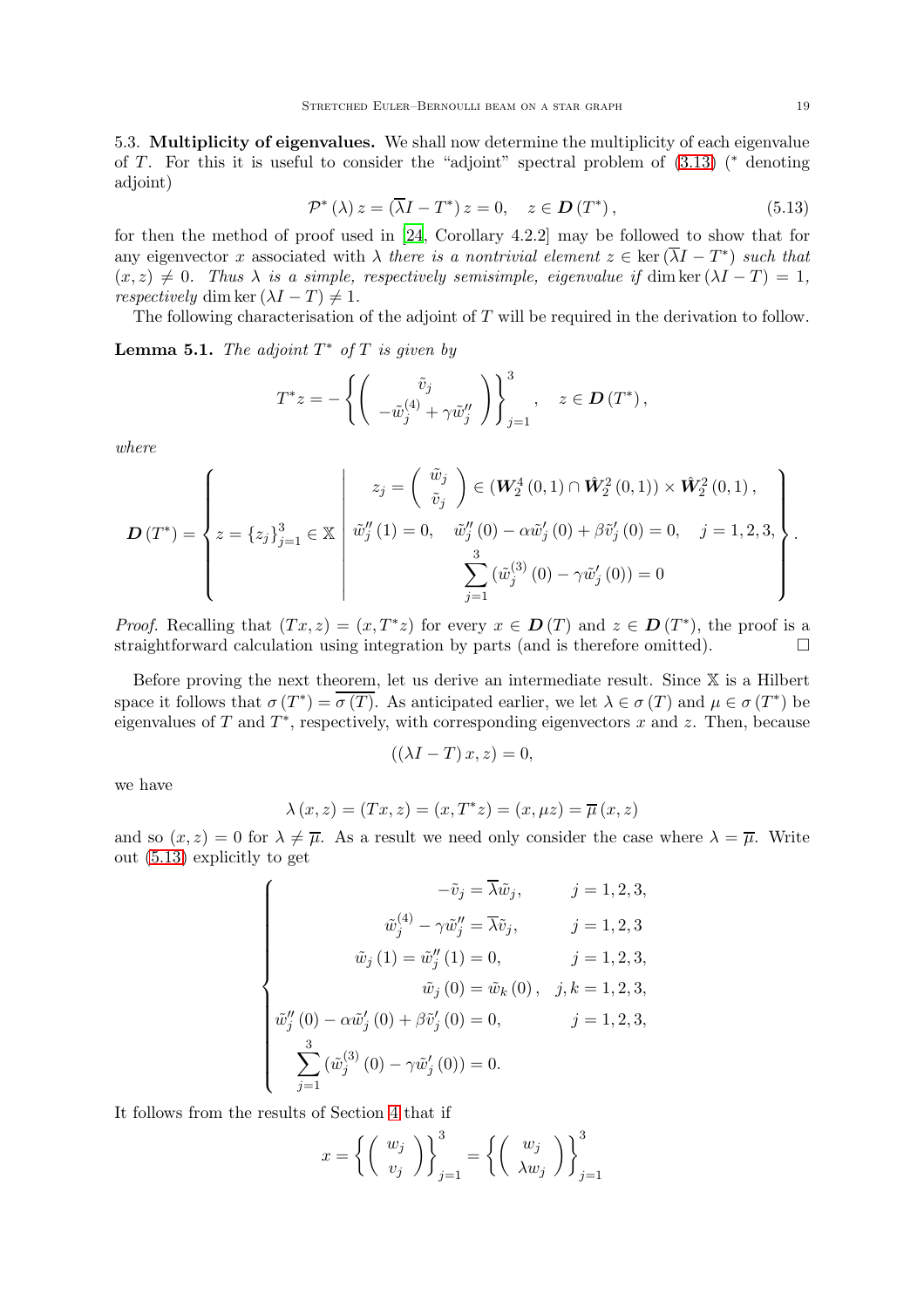is an eigenvector of T corresponding to an eigenvalue  $\lambda$ , then

$$
z = \left\{ \left( \begin{array}{c} \tilde{w}_j \\ -\overline{\lambda} \tilde{w}_j \end{array} \right) \right\}_{j=1}^3
$$

is an eigenvector of the adjoint operator  $T^*$  corresponding to  $\lambda$ . We then have that  $\tilde{w}_j(\lambda, s) =$  $\overline{w_j(\lambda, s)}$ . So the inner product of x with z yields, on integrating by parts, employing the boundary and connectivity conditions, and using that  $w_j^{(4)} - \gamma w_j'' = -\lambda^2 w_j$ ,

<span id="page-19-0"></span>
$$
(x,z) = -2\lambda^2 \sum_{j=1}^3 \int_0^1 (w_j(s))^2 ds - \lambda \beta \sum_{j=1}^3 (w'_j(0))^2.
$$
 (5.14)

We can now state and prove our main result of this subsection.

<span id="page-19-4"></span>**Theorem 5.2.** Each eigenvalue  $\lambda \in \sigma^{(1)}(T)$  has algebraic multiplicity 1, and so is simple. Each eigenvalue  $\lambda \in \sigma^{(2)}(T)$  is semisimple and its algebraic multiplicity is equal to 2.

*Proof.* In view of what has already been said it suffices to show that  $(x, z) \neq 0$  (x and z being the eigenvectors of T and  $T^*$ , respectively). We consider again the two cases as in Section [4](#page-10-0) which led to Theorem [4.1.](#page-13-2)

<span id="page-19-3"></span>Case 1. Let us recall first of all from Theorem [4.1](#page-13-2) that corresponding to each eigenvalue  $\lambda \in \sigma^{(1)}(T)$  there is an eigenvector

$$
x = \left\{ \left( \begin{array}{c} w_j \\ \lambda w_j \end{array} \right) \right\}_{j=1}^3
$$

where  $w_j \coloneqq cw$  with  $w = w(\lambda, s)$  given by

 $w(\lambda, s) = \mu_1 \cosh \mu_3 \sinh \mu_1 (1 - s) - \mu_3 \cosh \mu_1 \sinh \mu_3 (1 - s).$ 

In this case [\(5.14\)](#page-19-0) becomes

<span id="page-19-2"></span>
$$
(x,z) = 3c^2 \left(-2\lambda^2 \int_0^1 (w(\lambda,s))^2 ds - \lambda \beta (w'(\lambda,0))^2\right).
$$
 (5.15)

We calculate for the expression in brackets (after some computations)

<span id="page-19-1"></span>
$$
-2\lambda^{2} \int_{0}^{1} (w(\lambda, s))^{2} ds - \lambda \beta (w'(\lambda, 0))^{2}
$$
  
=  $-\lambda^{2} \cosh \mu_{1} \cosh \mu_{3} (\mu_{1} \sinh \mu_{1} \cosh \mu_{3} + \mu_{3} \cosh \mu_{1} \sinh \mu_{3})$   

$$
-4\lambda^{2} \frac{\mu_{1} \mu_{3}}{\mu_{3}^{2} - \mu_{1}^{2}} \cosh \mu_{1} \cosh \mu_{3} (\mu_{1} \cosh \mu_{1} \sinh \mu_{3} - \mu_{3} \sinh \mu_{1} \cosh \mu_{3})
$$
  

$$
- \lambda \beta (\mu_{3}^{2} - \mu_{1}^{2})^{2} \cosh^{2} \mu_{1} \cosh^{2} \mu_{3} + \lambda^{2} (\mu_{1}^{2} \cosh^{2} \mu_{3} + \mu_{3}^{2} \cosh^{2} \mu_{1}).
$$
 (5.16)

Proceeding as before, by substituting in the right-hand side of  $(5.16)$  the relationships  $(5.1)$ , and on rearranging, we obtain

$$
-2\lambda^{2} \int_{0}^{1} (w(\lambda, s))^{2} ds - \lambda \beta (w'(\lambda, 0))^{2}
$$
  
=  $-\rho^{5} \cosh \rho \cosh i\rho (\sinh \rho \cosh i\rho + i \cosh \rho \sinh i\rho)$   
 $-2\rho^{5} \cosh \rho \cosh i\rho (\sinh \rho \cosh i\rho + i \cosh \rho \sinh i\rho + 2i\rho\beta \cosh \rho \cosh i\rho)$   
 $- \rho^{6} (\cosh^{2} \rho + \cosh^{2} i\rho).$ 

Since  $D(\lambda) = 0$ , we also have from [\(4.7\)](#page-11-6), on substituting the relationships [\(5.1\)](#page-13-1),

$$
\sinh \rho \cosh i\rho + i \cosh \rho \sinh i\rho + 2i\rho\beta \cosh \rho \cosh i\rho = -\frac{2\alpha}{\rho} \cosh \rho \cosh i\rho.
$$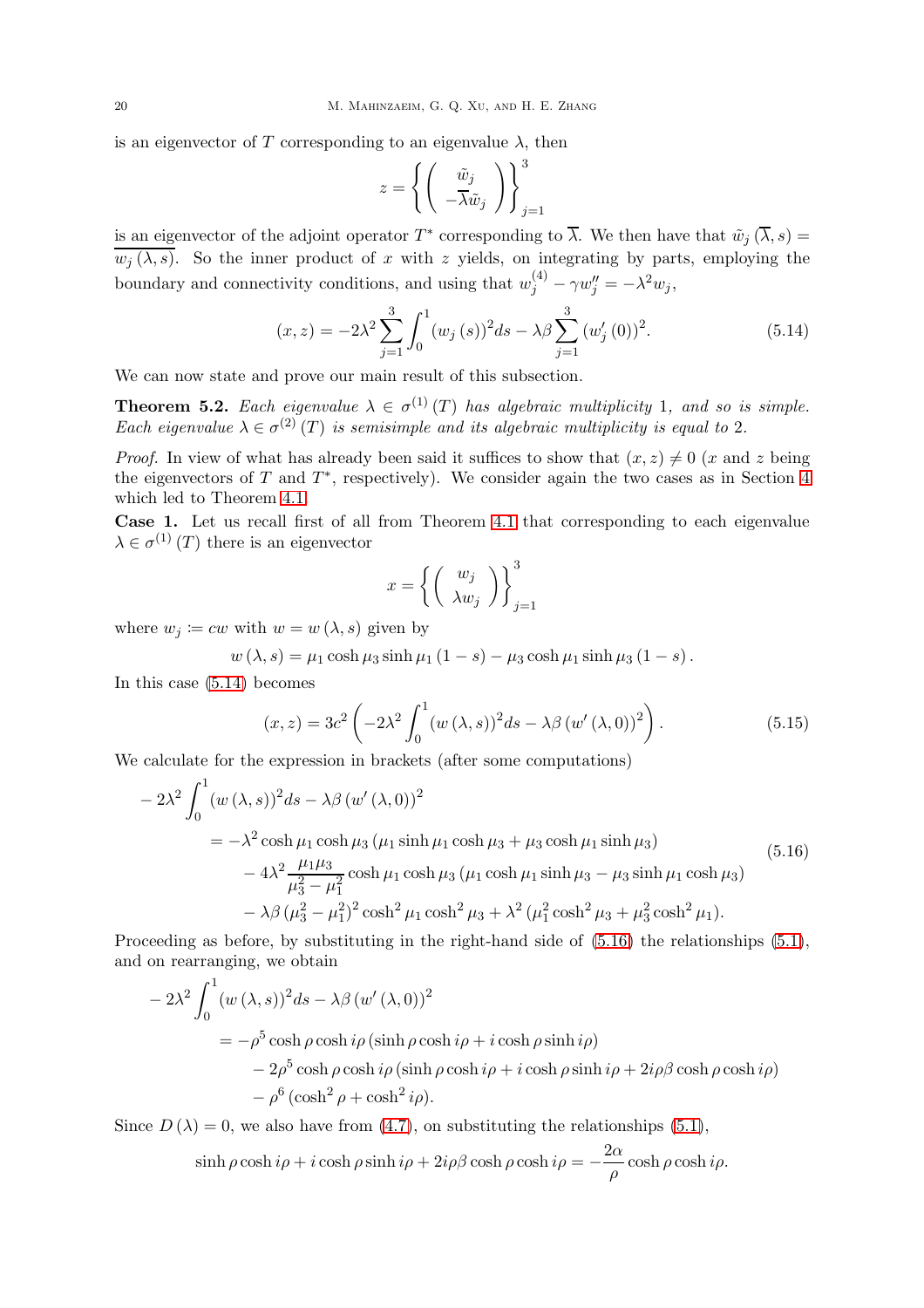So

$$
-2\lambda^{2} \int_{0}^{1} (w(\lambda, s))^{2} ds - \lambda \beta (w'(\lambda, 0))^{2} \neq 0
$$

and there results from [\(5.15\)](#page-19-2) that  $(x, z) \neq 0$ , proving the first statement. **Case 2.** For each  $\lambda \in \sigma^{(2)}(T)$  we know the form of the corresponding eigenvector from Theorem [4.1.](#page-13-2) In this case we consider  $H(\lambda) = 0$ , and we find by arguments analogous to those given in Case [1](#page-19-3) that  $(x, z) \neq 0$  here also. The second statement then follows from the existence of two linearly independent eigenvectors associated with  $\lambda \in \sigma^{(2)}(T)$ .

 $\Box$ 

### 6. Completeness, minimality, and Riesz basis properties

<span id="page-20-0"></span>Attention is now turned to the completeness, minimality, and Riesz basis properties of the eigenvectors of  $T$ . Recall from Theorem [5.2](#page-19-4) that the eigenvalues of  $T$  are semisimple, so indeed we need only produce results for the eigenvectors. As we have already indicated in the Introduction, the proofs use results from the literature, which we collect here as a convenience for the reader. The first, Lemma [6.1,](#page-20-1) is actually a sharper version of [\[6](#page-23-8), Theorem V.8.1], as detailed in [\[6,](#page-23-8) Section V.8], while the third is based – in a slightly modified form – on [\[27](#page-24-9), Theorem 1.1]. The proof of the second result, Lemma [6.2,](#page-20-2) on the minimality property may be taken, for example, from the proof of [\[14](#page-24-14), Lemma 2.4].

<span id="page-20-1"></span>**Lemma 6.1.** Let K be a compact skewadjoint operator on X with ker  $K = \{0\}$ , and let S be a real operator on X which has finite rank. Let

$$
A = K + \beta S
$$

for  $\beta \geq 0$ . Then the root vectors of the operator A are complete in X.

<span id="page-20-2"></span>**Lemma 6.2.** Let A be a compact operator on X and ker  $A = \{0\}$ . Then the root vectors of A are minimal in X.

<span id="page-20-3"></span>**Lemma 6.3** (Xu and Yung [\[27,](#page-24-9) Theorem 1.1]). Let A be the infinitesimal generator of a  $C_0$ semigroup of bounded linear operators,  $S(t)$ ,  $t \geq 0$ , on X. Suppose that the following conditions hold:

- (i)  $\sigma(A) = \sigma^{(1)}(A) \cup \sigma^{(2)}(A)$  where the branch  $\sigma^{(2)}(A)$  consists entirely of normal eigenvalues  $\{\lambda_k\}_{k=1}^{\infty}$  which satisfy the separation condition  $\inf_{k\neq j} |\lambda_k - \lambda_j| > 0$ ;
- (ii) there is a real constant  $\kappa$  such that

$$
\sup\left\{\operatorname{Re}\lambda \mid \lambda \in \sigma^{(1)}\left(A\right)\right\} \leq \kappa \leq \inf\left\{\operatorname{Re}\lambda \mid \lambda \in \sigma^{(2)}\left(A\right)\right\};
$$

and

(iii)  $\sup_{k\geq 1} \dim E(\lambda_k, A) \mathbb{X} < \infty$ , the  $E(\lambda_k, A)$  being the spectral or Riesz projections associated with the eigenvalues  $\lambda_k$ .

Then the following statements hold:

- (1) There exist two S (t)-invariant closed subspaces  $\mathbb{X}_1$  and  $\mathbb{X}_2$ , in the sense that  $S(t) \mathbb{X}_1 \subseteq$  $\mathbb{X}_1$  and  $S(t) \mathbb{X}_2 \subseteq \mathbb{X}_2$ , with the properties
	- (i)  $\sigma(A|x_1) = \sigma^{(1)}(A)$  and  $\sigma(A|x_2) = \sigma^{(2)}(A)$ ; and
	- (ii)  $\{E(\lambda_k, A) \mathbb{X}_2\}_{k=1}^{\infty}$  forms a Riesz basis with parentheses for  $\mathbb{X}_2$ , and

$$
\mathbb{X}=\overline{\mathbb{X}_1\oplus\mathbb{X}_2}.
$$

(2) If  $\sup_{k>1} ||E(\lambda_k, A)|| < \infty$ , then

$$
\mathbf{D}(A) \subset \mathbb{X}_1 \oplus \mathbb{X}_2 \subset \mathbb{X}.
$$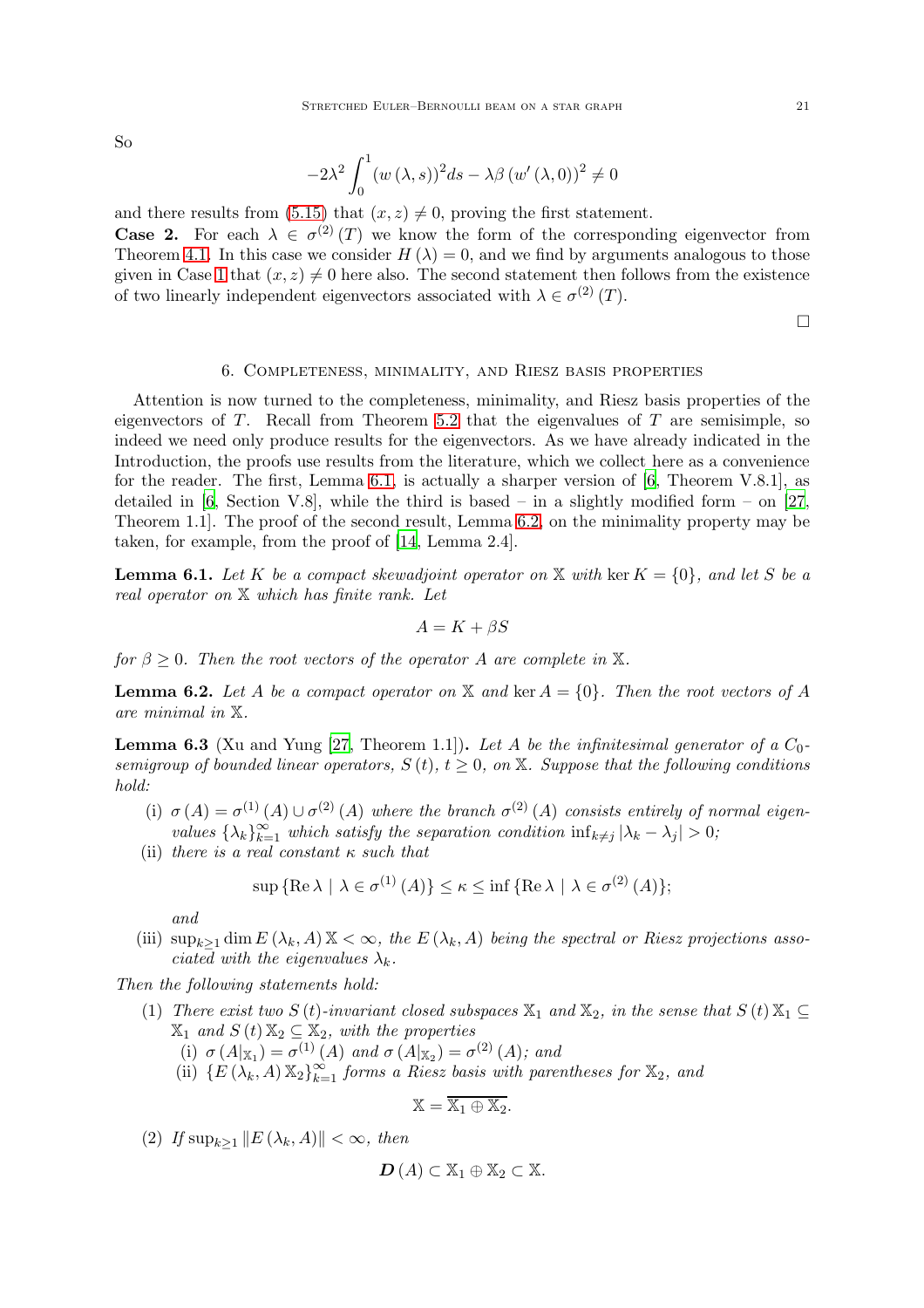$(3)$  X can be decomposed into the topological direct sum

$$
\mathbb{X} = \mathbb{X}_1 \oplus \mathbb{X}_2
$$
  
if and only if  $\sup_{n \ge 1} \left\| \sum_{k=1}^n E(\lambda_k, A) \right\| < \infty$ .

Remark 6.1. It follows from the denseness of the domain of A and the compactness of its resolvent function implicit in Lemma  $6.3$  that, in general, the Hilbert space  $X$  must be separable. Further, the range  $E(\lambda, A) \mathbb{X}$  of the Riesz projection  $E(\lambda, A)$  associated with an eigenvalue  $\lambda$  should not be confused with the geometric interpretation of ker  $(\lambda I - T)$  as the eigenspace corresponding to  $\lambda$ . In fact from Definition [3.2](#page-8-10) it is not difficult to see that the range dimension  $\dim E(\lambda, A)$  X coincides with the definition of the algebraic multiplicity of  $\lambda$  (see [\[4](#page-23-13), Chapter VII] for details).

To use Lemma [6.1,](#page-20-1) our proof of the completeness of the eigenvectors shall be based on a particular construction of the inverse  $T^{-1}$  of T, as shown in the next lemma.

<span id="page-21-1"></span>**Theorem 6.1.** Let  $T_0$  be the skewadjoint part of T, that is, the operator T with  $\beta = 0$ . Then  $T^{-1} = T_0^{-1} + \beta S$ , where S is a real operator on X which has finite rank.

Proof. We employ some of the results from the proof of Lemma [3.1,](#page-5-5) and begin by noting that on setting

$$
b\left(\tilde{v}\right) = \frac{\sum_{j=1}^{3} \left[ \tilde{V}_j\left(0\right) + \int_0^1 \left(\sqrt{\gamma} \sinh\sqrt{\gamma} \, r + \alpha \cosh\sqrt{\gamma} \, r \right) \tilde{V}_j\left(r\right) \, dr \right]}{\gamma \sinh\sqrt{\gamma} + \alpha \sqrt{\gamma} \cosh\sqrt{\gamma}},
$$

$$
b\left(\tilde{w}\right) = \frac{\sum_{j=1}^{3} \tilde{w}'_j\left(0\right)}{\gamma \sinh\sqrt{\gamma} + \alpha \sqrt{\gamma} \cosh\sqrt{\gamma}},
$$

we can write [\(3.7\)](#page-6-1) as

$$
\sum_{j=1}^{3} a_j = b(\tilde{v}) + \beta b(\tilde{w}).
$$

Thus [\(3.8\)](#page-6-4) becomes

$$
w(0) = \frac{1}{3} \left( \left( b\left(\tilde{v}\right) + \beta b\left(\tilde{w}\right) \right) \sinh\sqrt{\gamma} - \frac{1}{\sqrt{\gamma}} \int_0^1 \sinh\sqrt{\gamma} \, r \sum_{j=1}^3 \tilde{V}_j\left(r\right) dr \right) =: c\left(\tilde{v}\right) + \beta c\left(\tilde{w}\right),
$$

where  $c(\tilde{w}) = \frac{b(\tilde{w})}{3} \sinh \sqrt{\gamma}$ . It can be shown by a straightforward calculation that then [\(3.9\)](#page-6-5) is equivalent to

<span id="page-21-0"></span>
$$
\begin{cases}\na_j\sqrt{\gamma}\sinh\sqrt{\gamma} - (w_j^{(3)}(0) - \gamma w_j'(0))\int_0^1 (1-r)\sinh\sqrt{\gamma}r \,dr \\
= F_{11}(\tilde{v}) + \beta F_{12}(\tilde{w}), \\
a_j \alpha \cosh\sqrt{\gamma} - (w_j^{(3)}(0) - \gamma w_j'(0))\frac{1}{\sqrt{\gamma}}\left[\alpha \int_0^1 (1-r)\cosh\sqrt{\gamma}r \,dr + 1\right] \\
= F_{21}(\tilde{v}) + \beta F_{22}(\tilde{w}),\n\end{cases} \tag{6.1}
$$

wherein

$$
F_{11}(\tilde{v}) = \int_0^1 \sinh\sqrt{\gamma} r \tilde{V}_j(r) dr + \sqrt{\gamma} c(\tilde{v}), \quad F_{12}(\tilde{w}) = \sqrt{\gamma} c(\tilde{w}),
$$
  

$$
F_{21}(\tilde{v}) = \frac{\alpha}{\sqrt{\gamma}} \int_0^1 \cosh\sqrt{\gamma} r \tilde{V}_j(r) dr + \frac{1}{\sqrt{\gamma}} \tilde{V}_j(0) - \sqrt{\gamma} c(\tilde{v}), \quad F_{22}(\tilde{w}) = \frac{1}{\sqrt{\gamma}} \tilde{w}'_j(0) - \sqrt{\gamma} c(\tilde{w}).
$$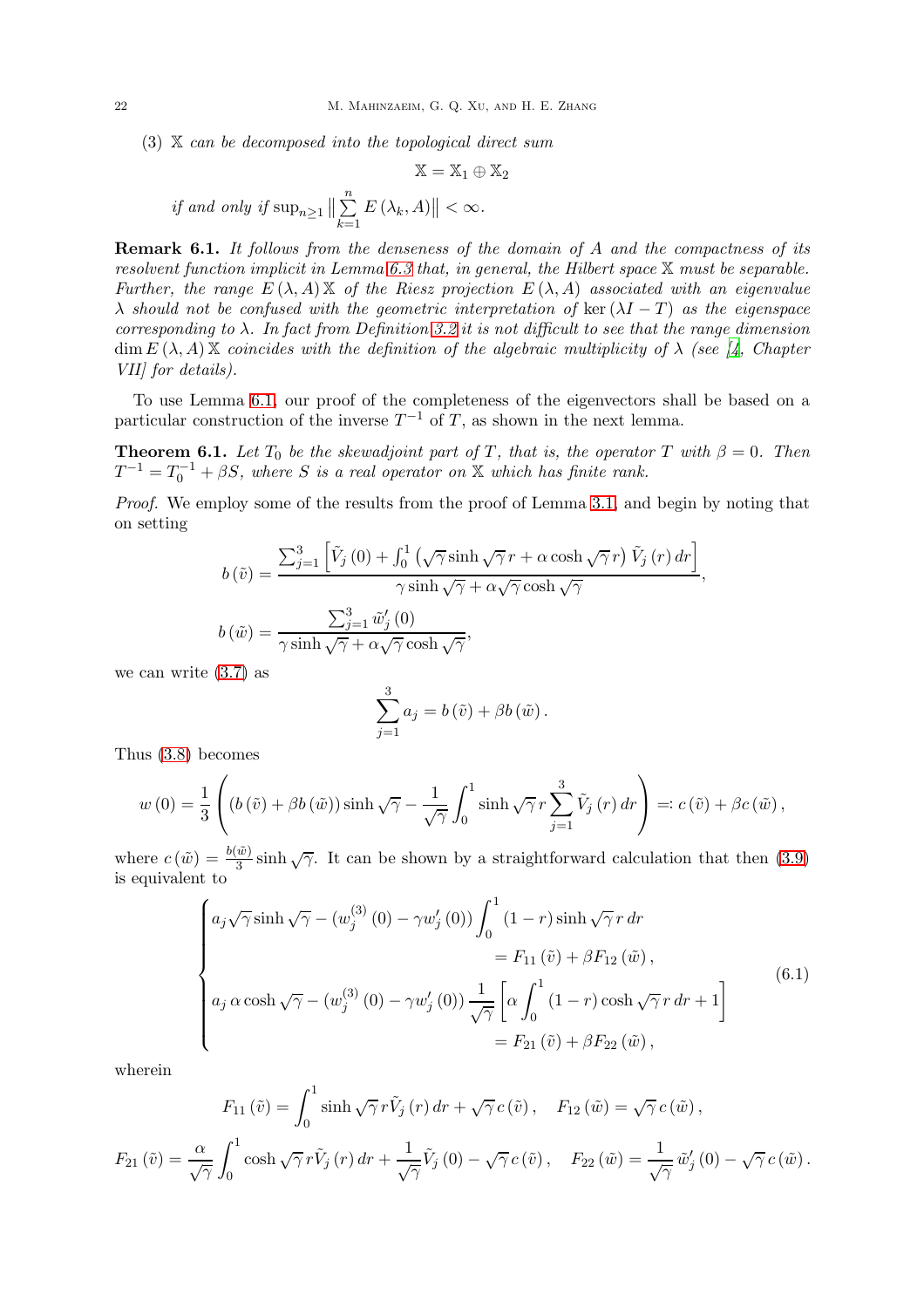The solutions  $a_j$  and  $w_j^{(3)}$  $j_j^{(0)}(0) - \gamma w_j'(0)$  of  $(6.1)$  are proportional, respectively, to

$$
a_j = \begin{vmatrix} F_{11}(\tilde{v}) + \beta F_{12}(\tilde{w}) & -\int_0^1 (1-r) \sinh \sqrt{\gamma} r dr \\ F_{21}(\tilde{v}) + \beta F_{22}(\tilde{w}) & -\frac{1}{\sqrt{\gamma}} \left[ \alpha \int_0^1 (1-r) \cosh \sqrt{\gamma} r dr + 1 \right] \end{vmatrix}
$$

and

$$
w_j^{(3)}(0) - \gamma w_j'(0) = \begin{vmatrix} \sqrt{\gamma} \sinh \sqrt{\gamma} & F_{11}(\tilde{v}) + \beta F_{12}(\tilde{w}) \\ \alpha \cosh \sqrt{\gamma} & F_{21}(\tilde{v}) + \beta F_{22}(\tilde{w}) \end{vmatrix}.
$$

So we can write

and

$$
w_j^{(3)}(0) - \gamma w_j'(0) = w_j^{(3)}(0, \tilde{v}) - \gamma w_j'(0, \tilde{v}) + \beta (w_j^{(3)}(0, \tilde{w}) - \gamma w_j'(0, \tilde{w})),
$$

 $a_j = a_j(\tilde{v}) + \beta a_j(\tilde{w})$ 

where  $a_j(\tilde{w}), w_i^{(3)}$  $j^{(3)}(0,\tilde{w}) - \gamma w_j'(0,\tilde{w})$  are bounded linear functionals on  $\hat{W}_2^2(0,1)$ . Inserting these in  $(3.3)$ ,

$$
w_j(s) = a_j(\tilde{v}) \sinh \sqrt{\gamma} (1-s) + (w_j^{(3)}(0, \tilde{v}) - \gamma w_j'(0, \tilde{v})) \frac{1}{\sqrt{\gamma}} \int_s^1 (1-r) \sinh \sqrt{\gamma} (s-r) dr
$$
  
+ 
$$
\frac{1}{\sqrt{\gamma}} \int_s^1 \sinh \sqrt{\gamma} (s-r) \tilde{V}_j(r) dr + \beta \left[ a_j(\tilde{w}) \sinh \sqrt{\gamma} (1-s) + (w_j^{(3)}(0, \tilde{w}) - \gamma w_j'(0, \tilde{w})) \frac{1}{\sqrt{\gamma}} \int_s^1 (1-r) \sinh \sqrt{\gamma} (s-r) dr \right]
$$
  
= 
$$
w_j(s, \tilde{v}) + \beta w_j(s, \tilde{w}),
$$

where

$$
w_j(s,\tilde{w}) := a_j(\tilde{w}) \sinh \sqrt{\gamma} (1-s) + (w_j^{(3)}(0,\tilde{w}) - \gamma w_j'(0,\tilde{w})) \frac{1}{\sqrt{\gamma}} \int_s^1 (1-r) \sinh \sqrt{\gamma} (s-r) dr.
$$

In particular, [\(3.10\)](#page-7-3) can then be rewritten in the form

$$
T^{-1}\left\{ \left(\begin{array}{c} \tilde{w}_j \\ \tilde{v}_j \end{array}\right) \right\}_{j=1}^3 = T_0^{-1}\left\{ \left(\begin{array}{c} \tilde{w}_j \\ \tilde{v}_j \end{array}\right) \right\}_{j=1}^3 + \beta S\left\{ \left(\begin{array}{c} \tilde{w}_j \\ \tilde{v}_j \end{array}\right) \right\}_{j=1}^3,
$$

the operator  $T_0^{-1}$  being compact and skewadjoint, and S obviously being of rank 2. We finally have, from Lemma [3.2,](#page-7-0)

Re 
$$
(Tx, x)
$$
 = Re  $(T^{-1}y, y)$  = Re  $((T_0^{-1} + \beta S) y, y)$  =  $\beta (Sy, y)$ 

with  $Tx = y$ , where  $x \in D(T)$ . This completes the proof.

Combining Lemma [3.1](#page-5-5) and Theorem [6.1](#page-21-1) with Lemmas [6.1](#page-20-1) and [6.2,](#page-20-2) we obtain the following result guaranteeing the completeness and minimality of the eigenvectors of T.

<span id="page-22-0"></span>**Theorem 6.2.** The eigenvectors of T are minimal complete in  $X$ .

*Proof.* The proof of completeness is immediate, if we identify A and K in Lemma [6.1](#page-20-1) with  $T^{-1}$ and  $T_0^{-1}$ , respectively, and note that the eigenvectors of  $T^{-1}$  are also eigenvectors of T. So, by definition of completeness,  $\overline{\text{span}\{E(\lambda,T)\mathbb{X} \mid \lambda \in \sigma(T)\}} = \mathbb{X}$ . The proof of the minimality property is then also immediate from applying Lemma [6.2](#page-20-2) with A replaced by  $T^{-1}$  $\Box$ 

The above results culminate in the following theorem.

<span id="page-22-1"></span>**Theorem 6.3.** The eigenvectors of T form a Riesz basis with parentheses for  $X$ .

 $\Big\}$  $\Big\}$  $\bigg\}$  $\Big\}$  $\Big\}$  $\bigg\}$  $\overline{\phantom{a}}$ 

$$
\qquad \qquad \Box
$$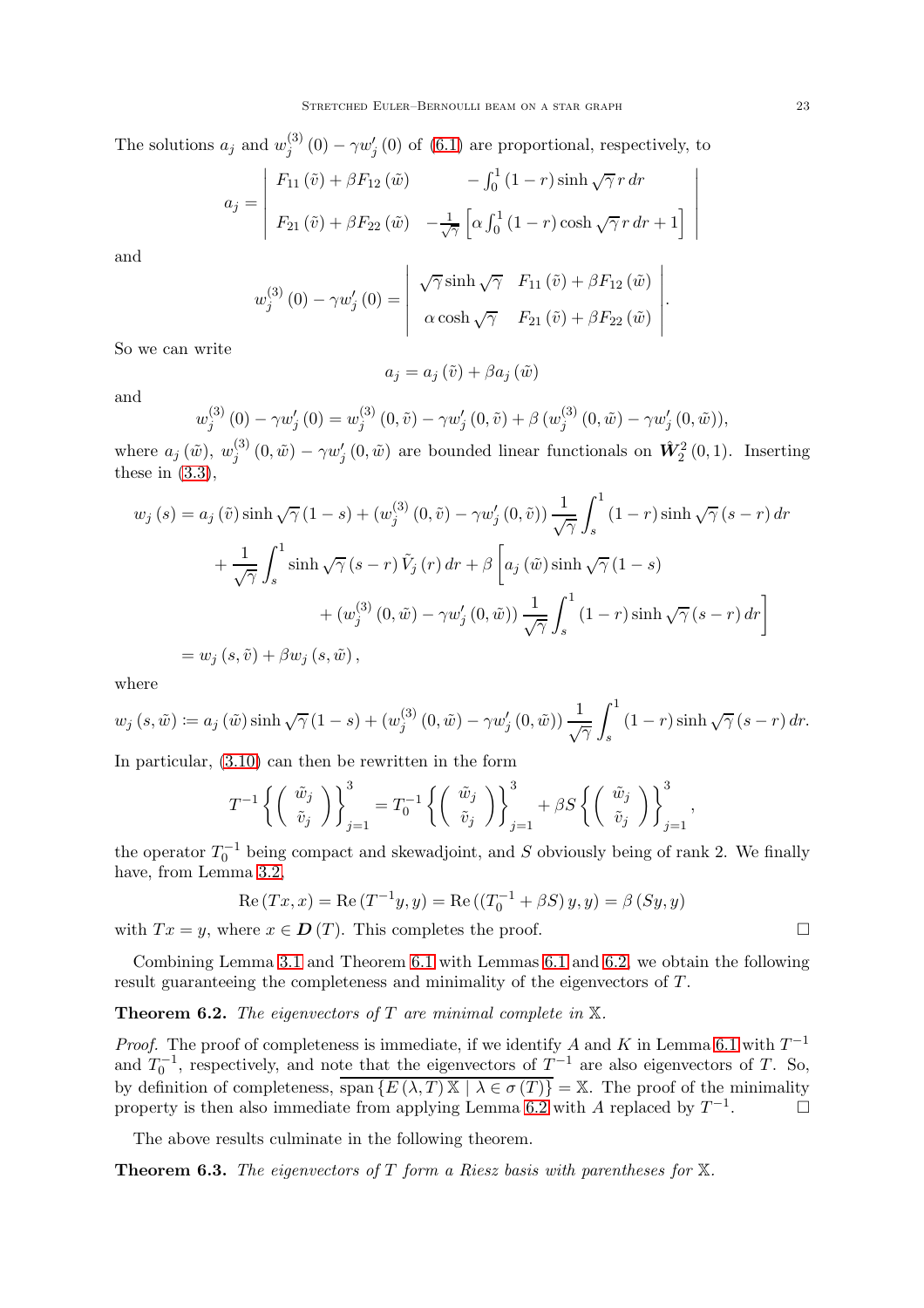*Proof.* We identify A in Lemma [6.3](#page-20-3) with T and take  $\sigma^{(2)}(T) = \sigma(T)$  and  $\sigma^{(1)}(T) = {\infty}$ . It follows from Theorems [5.1](#page-17-0) and [5.2](#page-19-4) that the conditions of Lemma [6.3](#page-20-3) are satisfied. In particular, since  $\overline{\text{span}\{E(\lambda,T)\mathbb{X} \mid \lambda \in \sigma^{(2)}(T)\}} = \mathbb{X}_2$ , the sequence of eigenvectors of T is a Riesz basis with parentheses for  $\mathbb{X}_2$ . Hence, by means of Theorem [6.2,](#page-22-0) we can infer that the sequence of eigenvectors forms in fact a Riesz basis with parentheses for  $X$  (on account of  $X = X_2$ ).

#### 7. Exponential stability

<span id="page-23-7"></span>We return now to the solution [\(3.11\)](#page-7-2) of [\(AIVP\)](#page-4-0). The following theorem, which is the final result of the paper, is a direct consequence of the fact, verified in Theorem [6.3,](#page-22-1) that T satisfies the spectrum determined growth assumption.

**Theorem 7.1.** Consider [\(AIVP\)](#page-4-0), whose solution is given by [\(3.11\)](#page-7-2) for  $x_0 \in D(T)$ . If  $\beta > 0$ , then the estimate [\(2.9\)](#page-5-1) is satisfied, and consequently the solution decays exponentially to zero as  $t \to \infty$ .

*Proof.* By Theorem [6.3,](#page-22-1) the initial state  $x_0$  can be expanded in a Riesz basis with parentheses of eigenvectors. Thus the solution [\(3.11\)](#page-7-2) of [\(AIVP\)](#page-4-0) can be represented in series form. A standard argument using  $[6, Section VI.2.(2.4)]$  then applies to show that  $(2.9)$  holds; that there is a  $\delta > 0$  such that sup  $\{ \text{Re } \lambda \mid \lambda \in \sigma(T) \} \le -\delta$  follows from Theorem [5.1.](#page-17-0) The proof is complete.  $\Box$ complete.  $\Box$ 

Acknowledgments. The research described here was supported in part by the National Natural Science Foundation of China under Grant NSFC-61773277.

#### **REFERENCES**

- <span id="page-23-0"></span>[1] V. V. Bolotin. Nonconservative Problems of the Theory of Elastic Stability. Pergamon, 1963.
- <span id="page-23-5"></span>[2] R. F. Curtain and H. J. Zwart. An Introduction to Infinite-Dimensional Linear Systems Theory. Springer, 1995.
- <span id="page-23-3"></span>[3] R. Dáger and E. Zuazua. Wave Progagation, Observation and Control in 1–d Flexible Multi-Structures. Springer, 2006.
- <span id="page-23-13"></span>[4] N. Dunford and J. T. Schwartz. Linear Operators. Part I: General Theory. John Wiley & Sons, 1958.
- <span id="page-23-1"></span>[5] N. Dunford and J. T. Schwartz. Linear Operators. Part III: Spectral Operators. John Wiley & Sons, 1971.
- <span id="page-23-8"></span>[6] I. C. Gohberg and M. G. Kreĭn. *Introduction to the Theory of Linear Nonselfadjoint* Operators. American Mathematical Society, 1969.
- <span id="page-23-12"></span>[7] T. Kato. Perturbation Theory for Linear Operators. Springer, 1995.
- <span id="page-23-6"></span>[8] S. G. Kreĭn. *Linear Differential Equations in Banach Space*. American Mathematical Society, 1971.
- <span id="page-23-2"></span>[9] S. G. Krein and M. I. Khazan. Differential equations in a Banach space. J. Soviet Math., 30:2154–2239, 1985.
- <span id="page-23-4"></span>[10] J. E. Lagnese, G. Leugering, and Schmidt E. J. P. G. Modeling, Analysis and Control of Dynamic Elastic Multi-Link Structures. Springer, 1994.
- <span id="page-23-9"></span>[11] A. A. Lunyov and M. M. Malamud. On the completeness and Riesz basis property of root subspaces of boundary value problems for first order systems and applications. J. Spectr. Theory, 5:17–70, 2015.
- <span id="page-23-10"></span>[12] A. A. Lunyov and M. M. Malamud. On the Riesz basis property of root vectors system for  $2 \times 2$  Dirac type operators. J. Math. Anal. Appl., 441:57-103, 2016.
- <span id="page-23-11"></span>[13] Yu. I. Lyubich. Linear Functional Analysis. Springer, 1992.